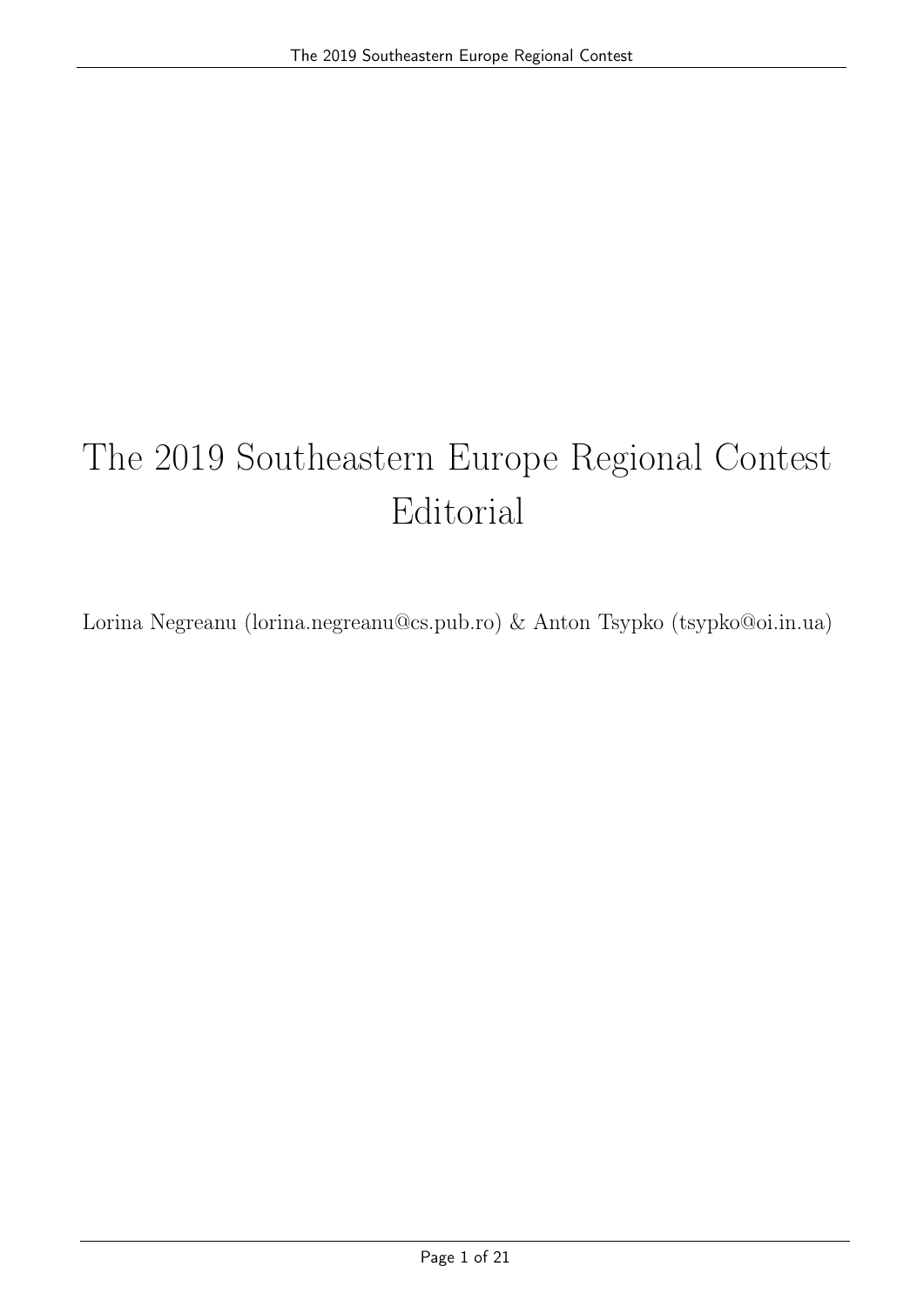#### Problem Editorial: "Max or Min"

Author: Roman Bilyi Developer: Roman Bilyi Editorialist: Stanislav Bezkorovainyi

Before solving the problem for all k from 1 to m, let's try to solve a problem for a fixed number k.

It's obvious, that if there is no element of array a that is equal to k, then the answer is  $-1$ .

Otherwise, the answer always exists. Let's prove it.

At first, let's replace all the elements in the array by the following rule:

- If  $a_i < k$ , then  $a_i := -1$  (replace  $a_i$  with  $-1$ )
- If  $a_i = k$ , then  $a_i := 0$  (replace  $a_i$  with 0).
- If  $a_i > k$ , then  $a_i := 1$  (replace  $a_i$  with 1)

Now, the problem is equivalent to the previous one, we just have to make elements of the array equal to 0.

Let's call zebra a subarray of the array a that consists of altering numbers −1 and 1. Examples of zebras are:  $[-1], [1], [-1, 1, -1], [1, -1], [1, -1, 1, -1, 1, -1, 1], [-1, 1, -1, 1, -1, 1, -1, 1, -1].$  Note, that since the array is arranged in a circle, arrays like, for example,  $[1, -1, -1, -1]$  have zebra  $[-1, 1, -1]$  that starts from the last element.

Since the elements are arranged in a circle, then cyclical shifts do not change it. Let's make necessary number of cyclical shifts to left, so that the first element of the array is equal to 0. Now we know for sure, that there are no zebras that come through index 1. It helps, because it ensures that finding all zebras in our cyclical string is now equivalent to finding all zebras in the string after the shifts. Why do we even need to find these zebras? We'll come to that later.

Let's define  $Z(a)$  as a multiset of lengths of the longest sequential zebras. How we build it:

At first we stick the pointer p at position 1. Then the following algorithm works until  $p \leq n$ :

- If  $a_p = 0$ , then increase p by 1. Repeat the algorithm.
- Otherwise, let len be the length of the longest possible zebra that starts from position  $p$ . Add len to  $Z(a)$  and increase p by len. Repeat the algorithm.

For example, if a was  $[k, -1, 1, -1, -1, 1, k, -1, -1]$ , then  $Z(a) = \{3, 2, 1, 1\}$  (the longest zebra that starts on position 2 has length 3, the longest zebra that starts on position 5 has length 2, the longest zebras that start on positions 8 and 9 have length 1).

Let's define function  $cnt(a, c)$  that returns number of occurrences of c in the array a. Let's define  $f(a)$  as a function that takes the array a as an argument and returns the following value:

$$
f(a) = cnt(a, -1) + cnt(a, 1) + \sum_{z \in Z(a)} \left\lfloor \frac{z}{2} \right\rfloor
$$

In other words,  $f(a)$  equals to number of elements that are not equal to 0 plus the sum of floored lengths of zebras divided by two.

**Claim.** The answer is equal to  $f(a)$ .

Those, who don't want to read lengthy proofs can skip to **How to implement it?** section. For those, who want to read the proof, here it is:

#### Proof.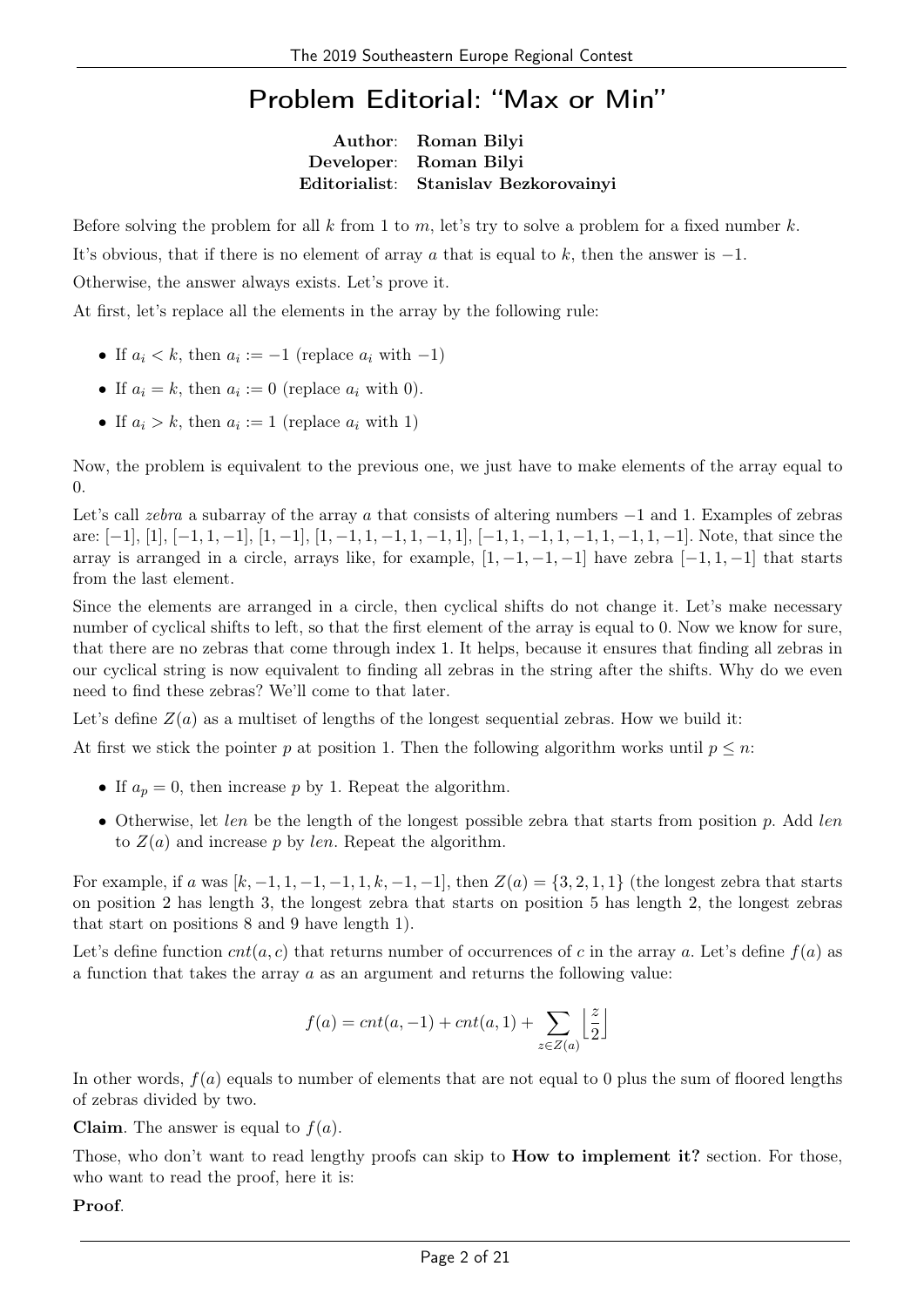• Claim.  $f(a) = 0$  if and only if all the elements of the array are equal to k.

**Proof.** If all the elements are equal to 0, then  $cnt(a, -1) = cnt(a, 1) = 0$  and there are definitely no zebras in the array, so  $f(a) = 0$ . It works in the other direction too: if  $f(a) = 0$ , then  $cnt(a, -1) + cnt(a, 1) = 0$ , so there are no elements that are not equal to 0, i.e. all of the elements of the array are equal to 0.

What it gives us? It means that our problem is equivalent to problem of reducing value of  $f(a)$ of our initial array to 0 in as few operations as possible.

• Claim. If we can transform our array a into array b in one operation, then  $f(b) \ge f(a) - 1$ . In other words, we can not reduce the value of the function more than by one in an operation.

Proof. At first, we should notice, that an operation that changes value of the element that is equal to 0 only increases value of  $cnt(a, -1) + cnt(a, 1)$ , thus  $f(b) > f(a)$  if b was obtained by changing value of an element in the array that is equal to 0.

Now it is left to prove that changing value of an element that is equal to either −1 or 1 can not reduce the value of the function more than by one. I'll show you why changing an element that is equal to 1 can not do this. The proof for  $-1$  is very similar.

Let's suppose that  $a_i = 1$  for some i. Now let's look at all possible triples  $[a_{i-1}, a_i, a_{i+1}]$  (since the array is cyclical  $a_0 = a_n$ ,  $a_{n+1} = a_1$ ). There are 9 possible triples:

- [1, 1, 1]. We can not change  $a_i$  at all.
- $-$  [−1, 1, 1]. We can make  $a_i$  equal to −1. Even though  $a_i$  might belong to a zebra, it is easy to proof that changing it to  $-1$  won't affect  $f(a)$  by more, than 1.
- $-$  [1, 1, -1]. The same as the previous one.
- [-1, 1, -1]. We can make  $a_i$  equal to -1. It doesn't change  $cnt(a, -1) + cnt(a, 1)$ , but it is obvious that  $a_i$  belongs to some zebra that starts on position  $p < i$ . By setting value of  $a_i$  as  $-1$  we "split" this zebra into two zebras which start at positions p and  $i+1$ . Let's say that their lengths are  $len_1$  and  $len_2$  respectively. The length of the zebra before the split is  $len_1 + len_2 + 1$ (it included a<sub>i</sub>). Now,  $f(b) = f(a) - \left\lfloor \frac{len_1 + len_2 + 1}{2} \right\rfloor + \left\lfloor \frac{len_1}{2} \right\rfloor + \left\lfloor \frac{len_2}{2} \right\rfloor$ . It is easy to prove, that  $\lfloor \frac{len_1+len_2+1}{2}\rfloor - \lfloor \frac{len_1}{2}\rfloor - \lfloor \frac{len_2}{2}\rfloor$  is either equal to 0 or 1. In order to prove this, you should test how expanding flooring brackets will work for cases, when:  $len_1$  is even and  $len_2$  is even,  $len_1$ is even and len<sub>2</sub> is odd, len<sub>1</sub> is odd and len<sub>2</sub> is even, and both len<sub>1</sub> and len<sub>2</sub> are odd.
- [0, 1, 1]. We can make  $a_i$  equal to 0. It will only affect  $cnt(a, 1)$ , because of that  $f(b) = f(a) 1$ .
- $-$  [1, 1, 0]. The same as the previous one.
- [0, 1, 0]. We can make  $a_i$  equal to 0.  $f(b) = f(a) 1$  as well.
- $-[-1,1,0]$ . We can make  $a_i$  equal to  $-1$ . It will not affect  $cnt(a, -1)+cnt(a, 1)$ . It is also obvious that  $a_i$  belongs to some zebra. Let's suppose that it's length is *len.*  $f(b) = f(a) - \frac{len}{2}$  $\left\lfloor\frac{len-1}{2}\right\rfloor+\left\lfloor\frac{len-1}{2}\right\rfloor$  $\frac{i-1}{2}$ . It is obvious, that  $\frac{len}{2}$  $\left\lfloor \frac{len-1}{2} \right\rfloor - \left\lfloor \frac{len-1}{2} \right\rfloor$  $\frac{n-1}{2}$  is equal to either 0 or 1.
- $-$  [0, 1, -1]. The same as the previous one.

What it gives us? Now we know that  $f(a)$  is the lower bound of number of operations needed to make all the elements of the array equal to 0.

• Claim. It is always possible to solve the problem in  $f(a)$  operations.

Proof. We do it using the following algorithm:

- 1. Look through all positions i such that  $a_i = 0$  and  $a_{i-1} \neq 0$ . If there are no such positions, then all the elements of the array are equal to 0 and thus the algorithm should stop. If such position i exists, then proceed to step 2.
- 2. If  $[a_{i-2}, a_{i-1}, a_i]$  is equal to either  $[0, -1, 0]$ ,  $[0, 1, 0]$ ,  $[-1, -1, 0]$  or  $[1, 1, 0]$ , then we set value  $a_{i-1}$  as k, which will obviously decrease the value of  $f(a)$ . After that, return to step 1. If the array is not equal to neither of the mentioned above, then don't do anything and go to step 3.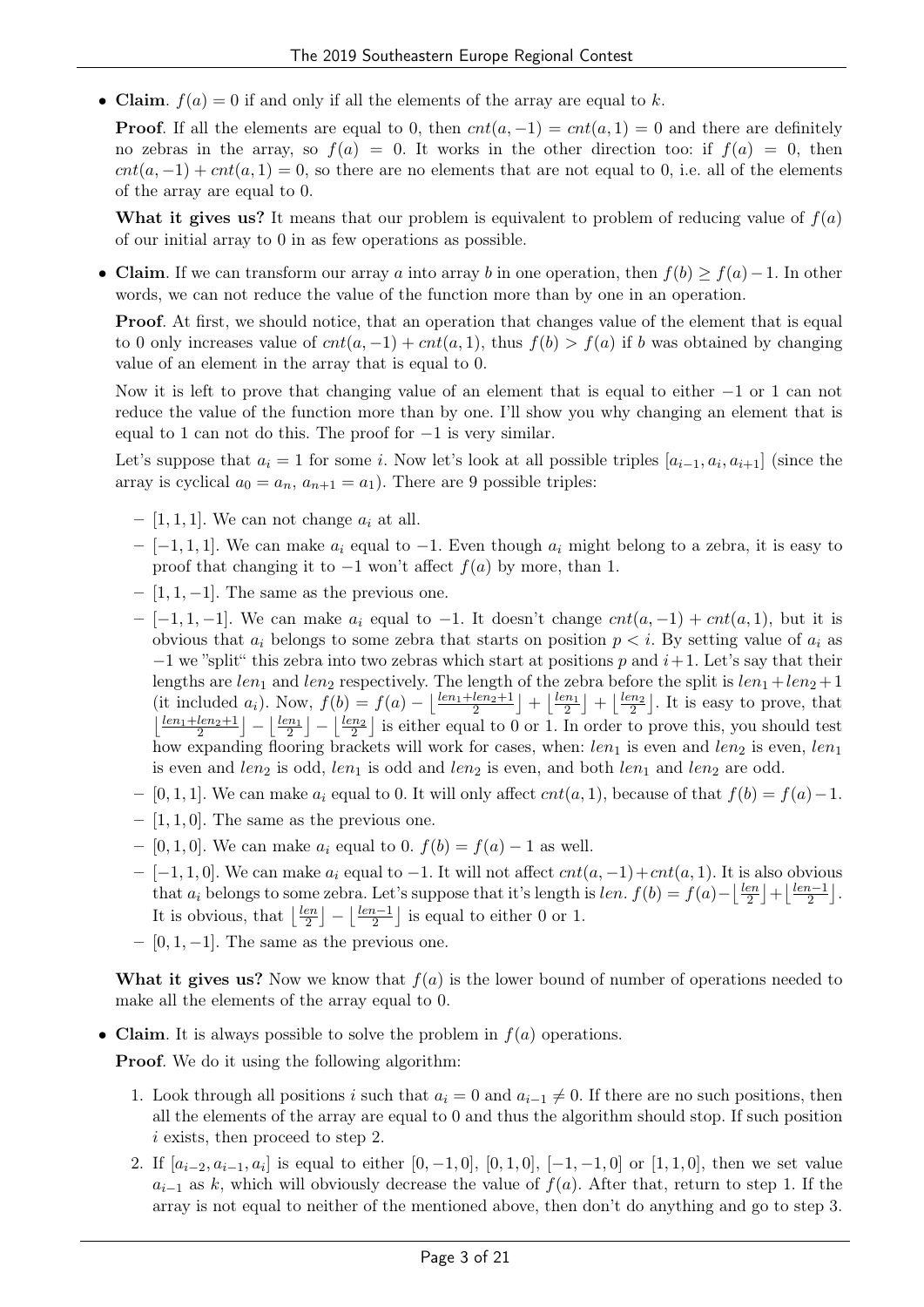3. Now we know, that  $[a_{i-2}, a_{i-1}, a_i]$  is equal to either  $[1, -1, 0]$  or  $[-1, 1, 0]$ . It is obvious, that  $a_{i-2}$ belongs to some zebra of length greater than 1. By applying min or max operation respectively we can make  $a_{i-2}$  have same value as  $a_{i-1}$ .

If the zebra's length is greater, then 2, then after making  $a_{i-1}$  and  $a_{i-2}$  equal,  $a_{i-3}, a_{i-2}, a_{i-1}$ will have same values, thus, the zebra will no longer contain elements  $a_{i-2}$  and  $a_{i-1}$ , so it's length will be decreased by 2, so it's length divided by two will be decreased by one. This is why  $f(a)$  will be decreased by 1.

If the zebra's length is equal to 2, then, obviously, the zebra contains only elements  $a_{i-1}$  and  $a_{i-2}$ . If they are equal, then the zebra no longer exists at all. Thus,  $f(a)$  will be decreased by 1.

After making  $a_{i-2}$  equal to  $a_{i-1}$ , return to step 1.

What it gives us? Now we know, that  $f(a)$  is the lower bound of our answer and it is always achievable. Thus,  $f(a)$  is the answer.

**How to implement it?** It is obvious how to find  $f(a)$  in  $O(n)$  for a fixed k. But we need to solve the problem for all  $k$  from 1 to  $m$ .

Let's remember for each value from 1 to m on which positions they occur. And set all  $a_i := 1$ .

Let's define arrays  $p$ , len and value sum z:

- Let's say that an element on a position i belongs to some zebra, then the value of  $p_i$  is the position from which the zebra starts. If  $a_i = 0$ , then  $p_i = i$ .
- If there is a zebra that starts from position i, then the value of  $len_i$  is equal to length of that zebra. If no zebra starts from position i, then  $len_i = 0$ .
- sumz is equal to  $\sum_{z \in Z(a)} \left\lfloor \frac{z}{2} \right\rfloor$  $\frac{z}{2}$ , assuming that our array is not cyclical (i.e we do not count zebras that contain both positions 1 and  $n$ ).

Let's also define procedure  $upd(pos, val)$ .  $upd(pos, val)$  changes value of  $a_{pos}$  to val in a way that sustains all the arrays p and len and value sumz valid.

Now, let's make all  $p_i := 1$  and thus all  $len_i := 1$ ,  $sumz := 0$ . Now, we iterate k from 1 to m, solving the problem for every possible  $k$  in the following way:

- If the value k has no occurences, then the answer for this k is  $-1$ .
- Otherwise, proceed:
	- Now, we should iterate over all positions i, where k occurred and call  $upd(i, 0)$ .
	- Now, answer  $ans_k$  for k is equal to number of positions, where k doesn't occur plus sumz. But we need to make sure the zebra that contains both elements on positions  $n$  and 1 (if it exists) is counted too. If  $a_1 = 0$  or  $a_n = 0$  or  $a_n = a_1$ , then the zebra doesn't exist at all, so we don't need to modify  $ans_k$ . Otherwise, the zebra exists and we need to modify  $ans_k$  in the following way:  $ans_k := ans_k - \lfloor \frac{len_1}{2} \rfloor - \lfloor \frac{len_{p_n}}{2} \rfloor + \lfloor \frac{len_1 + len_{p_n}}{2} \rfloor$ . This modifying is equivalent to deleting zebras that start on positions 1 and  $p_n$  (this is the zebra that contains n) and adding zebra of length  $len_1 + len_{p_n}$ .
	- Now, we should iterate over all positions i, where k occurred and call  $upd(i, -1)$ .

This algorithm will always work, because, since we iterate k in ascending order, once position is assigned −1 we will never have to change it's value again.

The only question is how to implement  $upd(pos, val)$ . In order to simplify it's implementation, I will use the fact if  $val = 0$ , then  $a_{pos}$  previously was 1, and if  $val = -1$ , then  $a_{pos}$  previously was 0.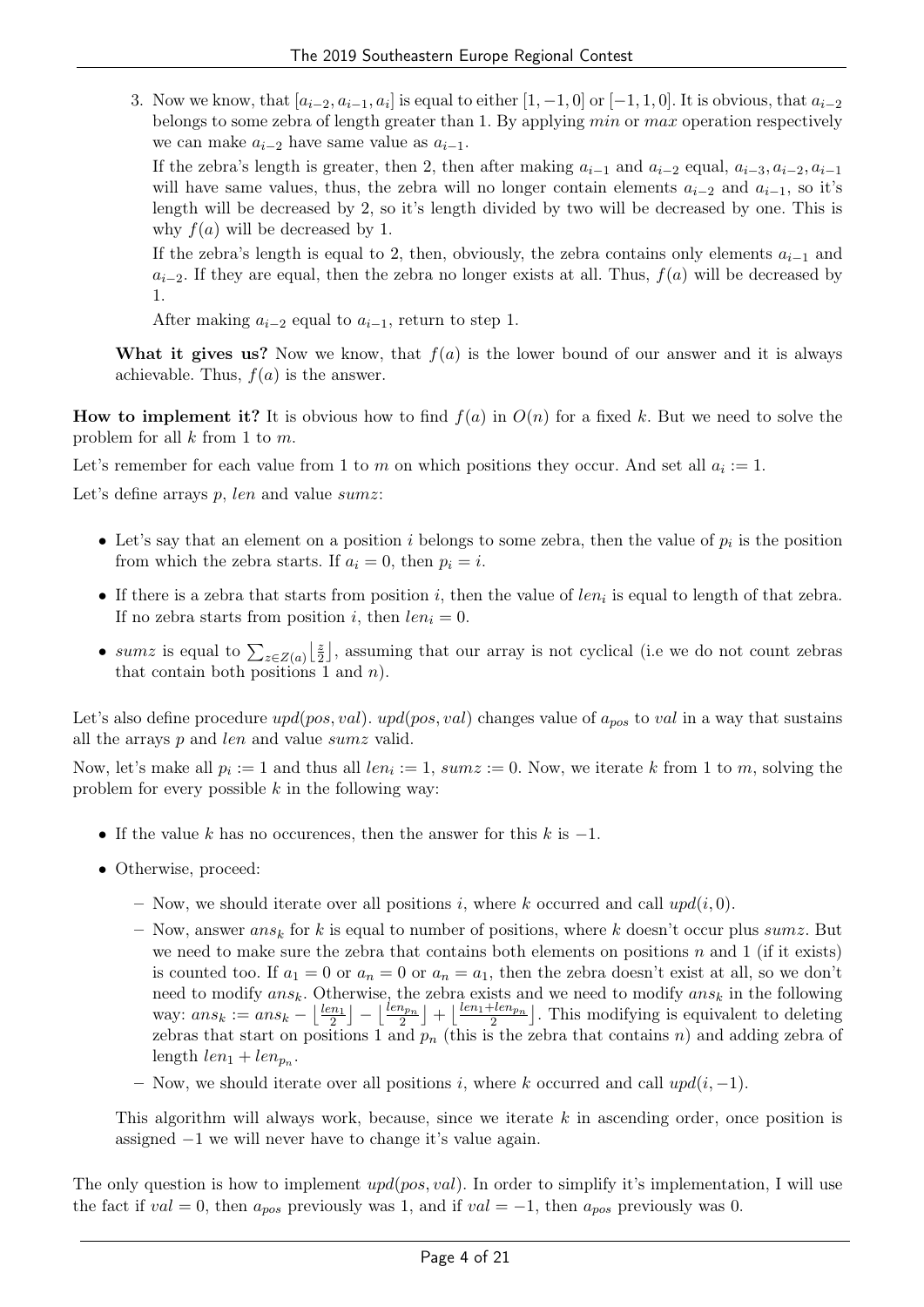- If  $val = 0$ , then do the following:
	- If  $p_{pos} + len_{p_{pos}} 1 = pos$  (i.e the zebra, that contains position pos ends on it), then we should decrease sumz by  $\lfloor \frac{len_{ppos}-1}{2} \rfloor - \lfloor \frac{len_{ppos}-1}{2} \rfloor$  and decrease  $len_{ppos}$  by one.
	- Otherwise, the zebra doen't end on position pos, so transforming  $a_{pos}$  into k will split it. Decrease sumz by  $\lfloor \frac{len_{ppos}}{2} \rfloor - \lfloor \frac{pos-p_{pos}}{2} \rfloor - \lfloor \frac{p_{pos} + len_{ppos} - 1 - pos}{2} \rfloor$  (basicaly, we just split the zebra). Assign  $p_i := pos + 1$  for all i from  $pos + 1$  to  $p_{pos} + len_{p_{pos}} - 1$ . So now, we set  $len_{pos+1} := p_{pos} + len_{p_{pos}} - 1 - pos, len_{p_{pos}} := pos - p_{pos}.$
	- In the end, in both cases, set  $p_{pos} := pos, len_{pos} := 0, a_{pos} := 0$ .
- If  $val = -1$ , then do the following:
	- At first, set  $a_{pos} := -1$ ,  $len_{pos} := 1$ ,  $p_{pos} := pos$ .
	- If  $pos < n$  and  $a_{pos+1} = 1$ , then there is a zebra that starts form position pos that contains zebra that starts from position  $pos + 1$  as a suffix. Increase  $sum \text{ by } \left\lfloor \frac{len_{pos+1}+1}{2} \right\rfloor - \left\lfloor \frac{len_{pos+1}}{2} \right\rfloor$ . Set  $p_i := pos$  for all i from  $pos + 1$  to  $pos + len_{pos+1}$ . Set  $len_{pos} := len_{pos+1} + 1, len_{pos+1} := 0$ .
	- If  $pos$  > 1 and  $a_{pos-1}$  = 1, then there is a zebra that starts from position  $p_{pos-1}$  that has zebra that starts from position pos as a suffix. Increase sumz by  $\lfloor \frac{len_{pos-1} + len_{pos}}{2} \rfloor - \lfloor \frac{len_{pos-1}}{2} \rfloor - \lfloor \frac{len_{pos}}{2} \rfloor$ . Set  $p_i := p_{pos-1}$  for all i from pos to  $pos + len_{pos} - 1$ . Set  $len_{p_{pos-1}} := len_{p_{pos}-1} + len_{pos}, len_{pos} := 0.$

In order to assign some value on a segment in  $O(\log n)$  you can use Segment Tree (you can read more about this data structure here https://cp-algorithms.com/data\_structures/segment\_tree.html). Since upd(pos, val) is called exactly 2 times for each pos, then the procedure is called  $O(n)$  times. Every call is done in  $O(\log n)$ , thus, the final time complexity is  $O(n \log n)$ .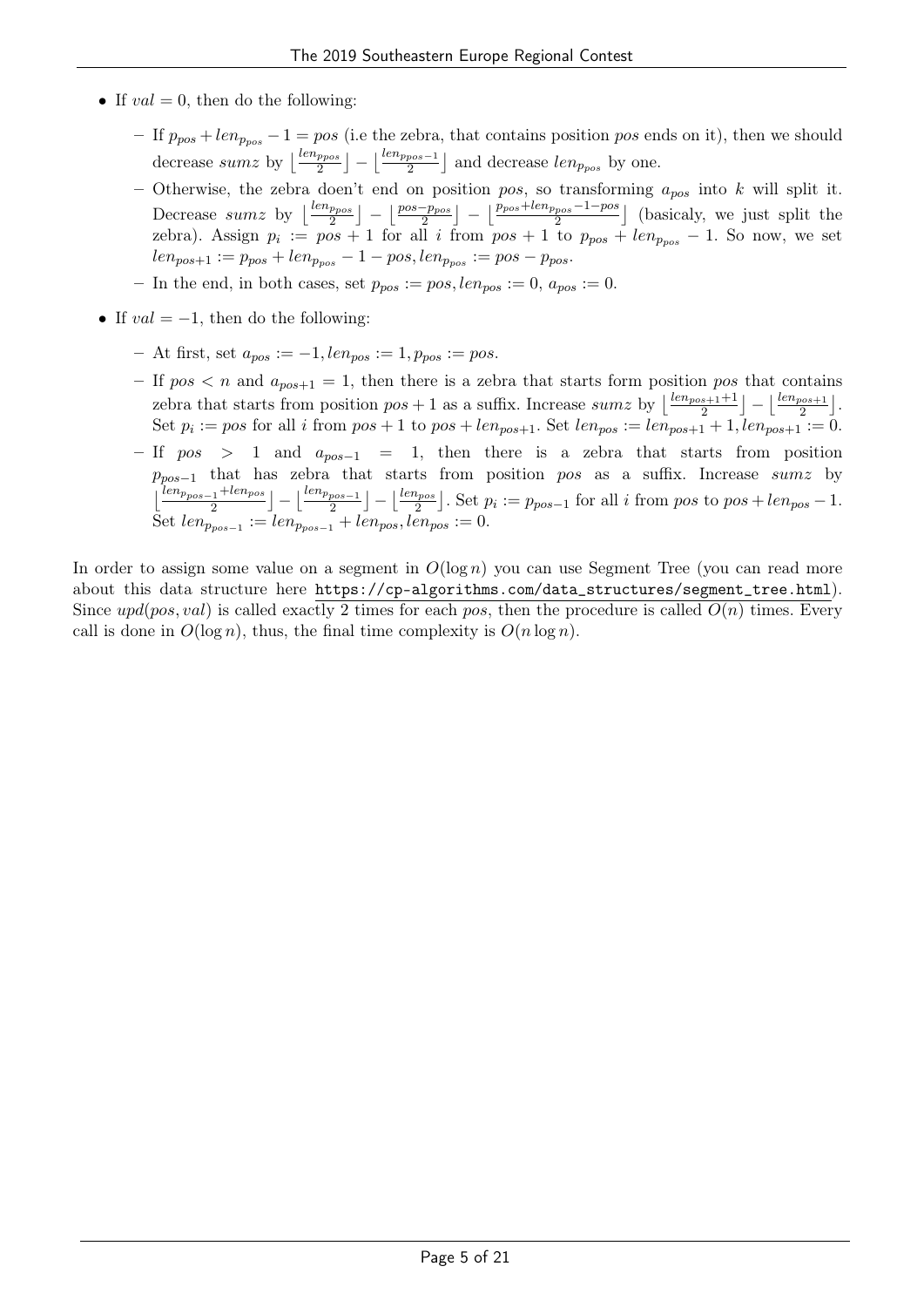#### Problem Editorial: "Level Up"

Author: Stefan Ruseti Developer: Adrian Budau Editorialist: Adrian Budau

The first idea would be to go through the quests in order and pick whether or not we solve that quest at the first level or at the second level.

We can use dynamic programming for this:  $dp[i][j][k]$  to be at quest i and have accumulated j experience at the first level and k experience at the second level.

When we are at a state  $dp[i][j][k]$  and are deciding what to do with quest  $i + 1$  we might run into this special case: we try to solve quest  $i + 1$  in the first level but we overflow the experience into the second level  $(j + x_i > S_1)$ . We must remember to use the overflow experience at the second level. (so  $dp[i][j][k]->dp[i+1][S1][k+(j+x_i-S1)]).$ 

Unfortunately, we don't exactly try all possible orders to do the quests, and especially the quest that triggers the overflow. We solve quests independently at each level in the order we process the quests. But, there is a simple observation to be made: if in a correct solution we solve the quests  $(i_1, i_2, i_3, ..., i_K)$  at the first level in this particular order, we could reorder quests  $i_1, i_2, ..., i_{K-1}$  and get a different solution. We can not exactly pick any quest to be the last at level 1.

For example if we have 4 quests we want to do at the first level, 3 giving 30 experience each and 1 giving 90 experience and  $S1 = 100$  the only way to solve them at the first level is to first solve the 3 quests giving 30 each (therefore accumulating 90 experience) and then solving the 90 experience quest. We can see that if we can overflow using a quest giving U experience from the list  $i_1, i_2, \ldots, i_K$  than we can overflow with any quest giving  $V \geq U$  experience.

So that means we could set the order of solving the quests: ascendant order by their first level experience  $(x_i)$ . Now we can use the dynamic programming solution describe above with no other modification.

Total complexity:  $\mathcal{O}(n \cdot s1 \cdot s2)$  time and  $\mathcal{O}(n \cdot s1 \cdot s2)$  or  $\mathcal{O}(s1 \cdot s2)$  (depending on implementation) memory.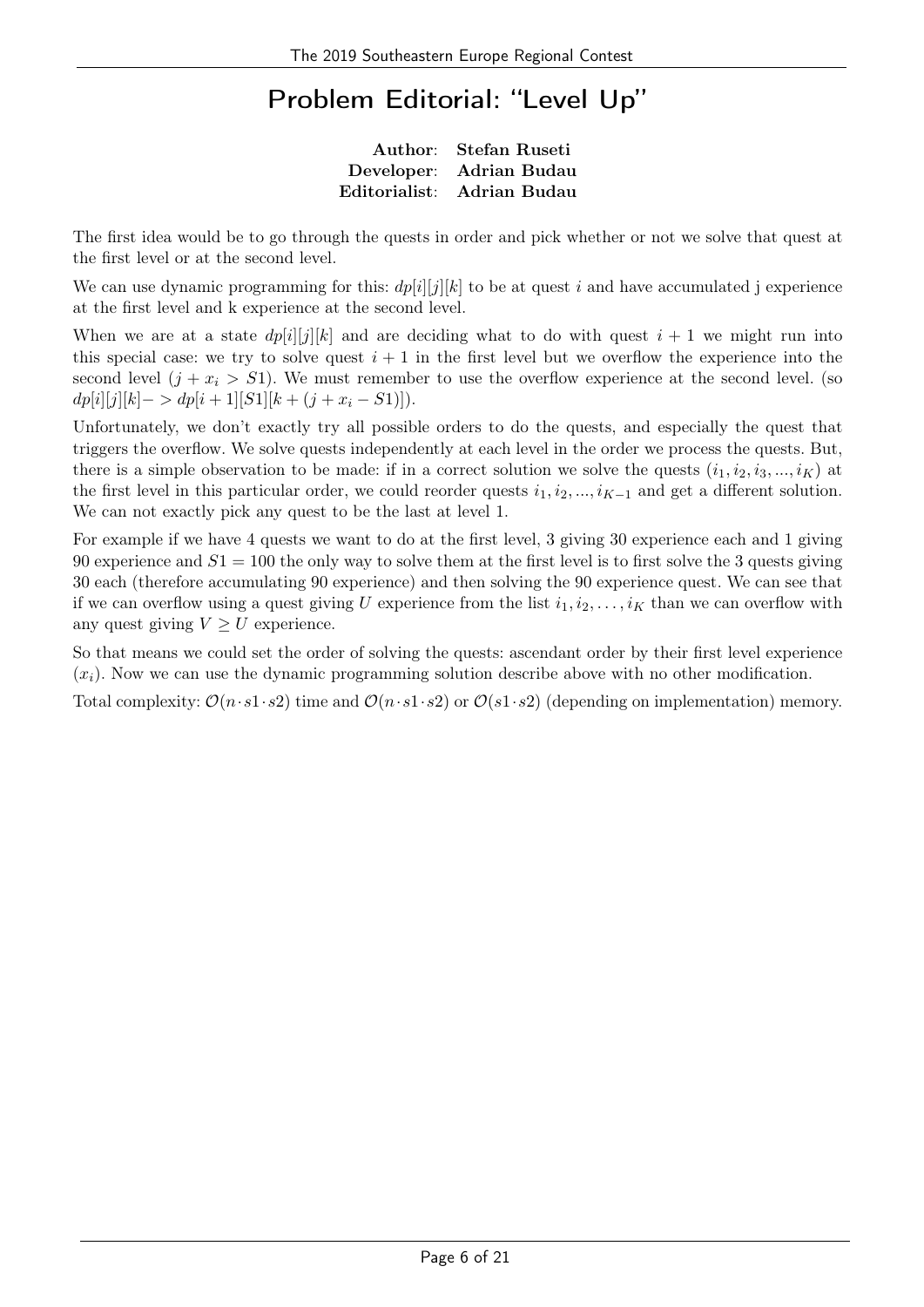#### Problem Editorial: "Find the Array"

Author: Anton Trygub Developer: Stanislav Bezkorovainyi Editorialist: Stanislav Bezkorovainyi

If  $n \leq 30$ , that we can simply find the array using 30 queries of type 1. Otherwise we should do the following:

At first, we should find the position of maximum or minimum element of the array. Let's define those positions as  $w$  and  $u$  respectively. Now, use query of type 2 on the whole array. Let's denote the maximum element of the resulting array as M. It is obvious that  $M = a_w - a_u$ .

What does it mean if the maximum element of the resulting array on query of type 2 for some subset of indexes S is equal to M? It means that both w and u belong to S. Now, we can using binary search find the leftmost position pos such that the maximum element of the resulting array on the query of type 2 for set of indexes  $\{1, 2, \ldots, pos\}$  is equal to M.

Since both u and w belong to  $\{1, 2, \ldots, pos\}$  and one of them does not belong to  $\{1, 2, \ldots, pos-1\}$ , u or w is equal to pos. For now, it does not really matter whether  $u = pos$  or  $w = pos$ . What matters is that, since all  $a_i$  are distinct and that the value of  $a_{pos}$  is whether smaller or greater than value of any  $a_i$ , there is no such pair of indexes  $(j, i), i \neq j$  that  $|a_{pos} - a_i| = |a_{pos} - a_j|$ .

Let's denote  $b_i = |a_{pos} - a_i|$ . It's obvious, that  $b_{pos} = 0$ . Now we should find  $b_i$  for every  $1 \le i \le n, i \ne pos$ . All  $b_i$  will be distinct.

At first, let's define function  $F(Q) = B$  that takes some set of indexes Q, such that pos  $\notin Q$  as an argument and returns set B that contains all  $b_i$  for any  $i \in Q$ . How to implement such function in your program? That's quite simple. At first, let's denote set A as the result of query 2 on set of indexes Q and set A' as the result of query 2 on set  $Q \cup \{pos\}$ . Then,  $F(Q) = A' \setminus A$  (All elements, that belong to A', but do not belong to A). Since all  $b_i$  are different, size of set Q will always be equal to size of  $F(Q)$ .

Now, let's use divide and conquer approach.

Let's say that we have some set of positions Q and set  $B = F(Q)$ . We want to know  $b_i$  for every  $i \in Q$ . There are two possible scenarios:

- Size of Q is equal to 1. Then  $b_i$  is the only element of set B, while i is the only element of set Q. Thus, we know  $b_i$  without any additional queries.
- We split Q into two sets  $S_1, S_2$  such that first  $\lfloor \frac{|Q|}{2} \rfloor$  $\frac{Q}{2}$  elements of set Q go into set  $S_1$  and the rest of them go into  $S_2$ . We can find  $B_1 = F(S_1)$ ,  $B_2 = F(S_2)$  in one call of function  $F: B_1 = F(S_1)$ ,  $B_2 = B \setminus B_1$ . Now, we should solve the problem independently for sets  $S_1$ ,  $B_1$  and  $S_2$ ,  $B_2$ .

At the beginning of the algorithm, Q contains all indexes except pos and B is calculated in a straightforward way  $B := F(Q)$ .

A split of a set takes 1 call of F, but wait a second... There are  $\approx n$  splits. It is no better than simply asking value for every index with query 1! Yeah, I know. But we can optimize it easily into  $O(log_2n)$  calls of F.

It is easy to notice that splits on the same depth of our "divide and conquer binary tree" can be done simultaneously with only only call of function F. Let's say that there are k sets  $Q_1, Q_2, \ldots, Q_k$  about to be split on the same depth. Their first halfs are  $S_{1_1}, S_{2_1}, \ldots, S_{k_1}$ . Let's define  $A = F(S_{1_1} \cup S_{2_1} \cup \ldots \cup S_{k_1})$ (Function of union of all  $S_{i_1}$ ). Now, for every  $1 \leq i \leq k$   $B_{i_1} = B_i \cap A$ ,  $B_{i_2} = B_i \setminus B_{i_1}$ .

Depth of the tree is at most  $\lceil log_2 n \rceil$ . So that we will make at most  $\lceil log_2 n \rceil$  calls of function  $F +$  one call in order to get  $F(Q)$  for the initial set. Every call of F takes exactly 2 queries, so we will spend  $2 \cdot \lfloor log_2 n + 1 \rfloor$  queries on this part of the program.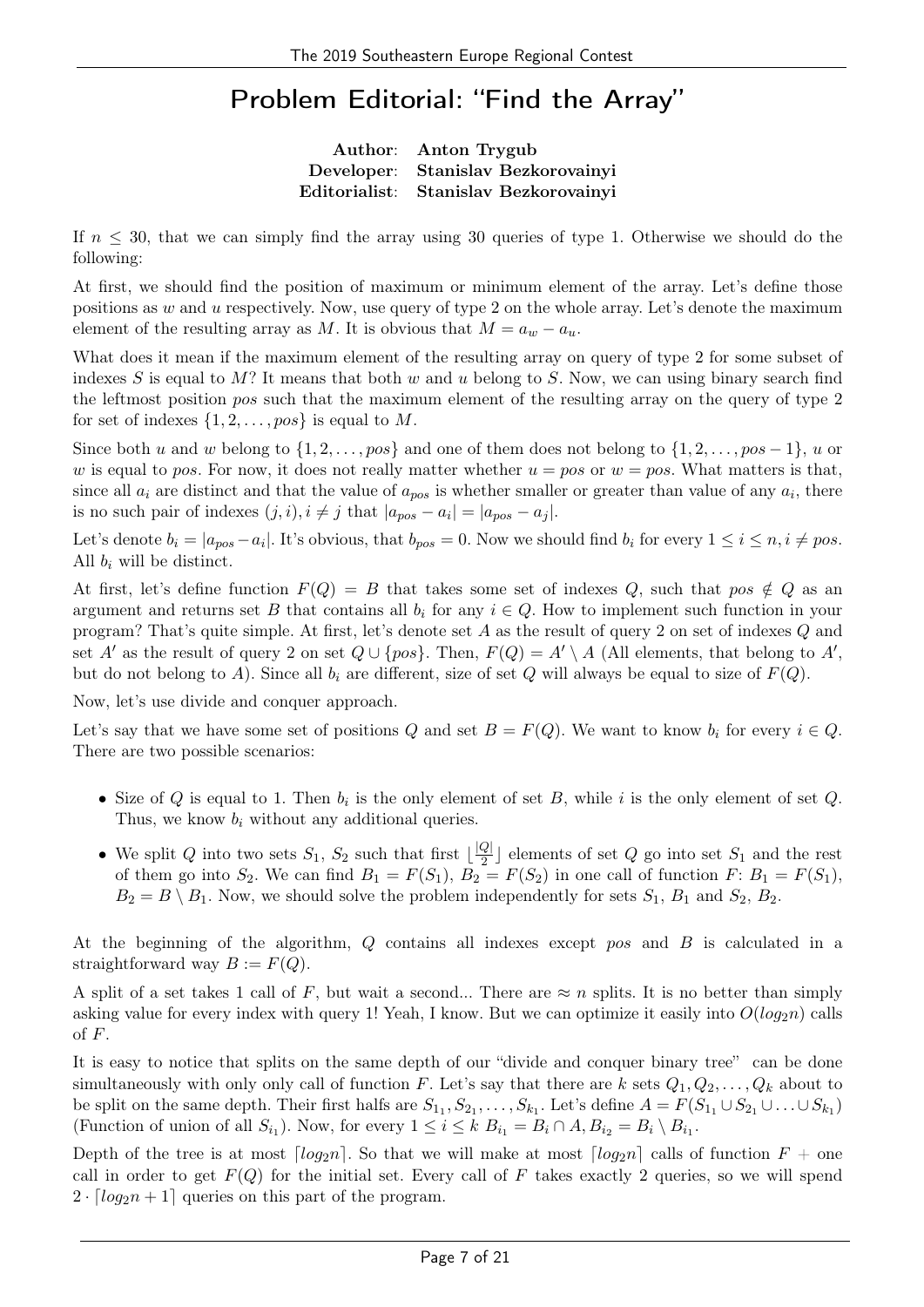Now, we know  $b_i$  for every  $1 \leq i \leq n$ . Let's define  $pos_2$  as such index that  $b_{pos_2} = max(b_1, b_2, \ldots, b_n)$ . Since the minimal element has the greatest difference with the maximal element and vice versa, if  $a_{pos}$  is the minimal element, then  $a_{pos_2}$  is the maximal one and vice versa. Let's use query 1 to ask the value of  $a_{pos}$  and the value of  $a_{pos_2}$ . There are two possible scenarios:

- $a_{pos} > a_{pos_2}$ . That means  $a_{pos}$  is the maximal element of the array a and thus  $a_i = a_{pos} b_i$  for every  $1 \leq i \leq n$ .
- $a_{pos} < a_{pos_2}$ . That means  $a_{pos}$  is the minimal element of the array a and thus  $a_i = a_{pos} + b_i$  for every  $1 \leq i \leq n$ .

Overall, we used  $1 + \lceil log_2 n \rceil$  queries to find pos,  $2 \cdot \lceil log_2 n \rceil + 2$  queries to find  $b_i$  for every i and 2 queries to find values of  $a_{pos}$  and  $a_{pos_2}$ .

 $1 + \lceil log_2 n \rceil + 2 \cdot \lceil log_2 n \rceil + 2 + 2 = 5 + 3 \cdot \lceil log_2 n \rceil = 5 + 3 \cdot \lceil log_2 250 \rceil = 29$ 

Note. Be careful while implemeting binary search and function  $F$ . Otherwise, you may find yourself getting Wrong Answer due to very strict constraints.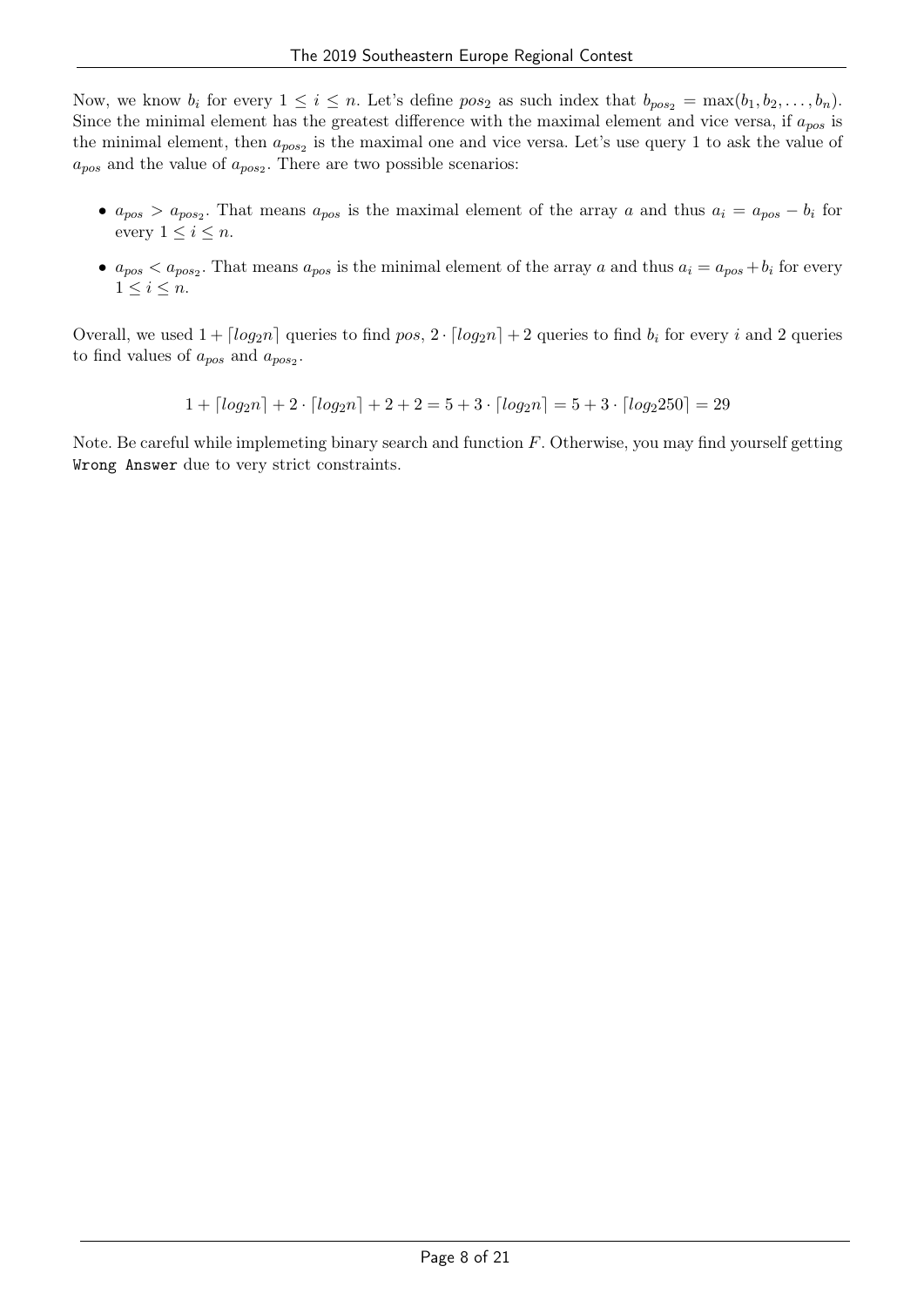#### Problem Editorial: "Cycle String?"

Author: Anton Trygub Developer: Nazarii Denha Editorialist: Stanislav Bezkorovainyi

Let's say, that  $cnt<sub>ch</sub>$  is the number of occurrences of character ch in the string. Let's say that cm is such a character, that  $cnt_{cm}$  is maximum among all  $cnt_{ch}$ .

Now, there are several possible scenarios.

**Scenario 1.**  $cnt_{cm} = 2 \cdot n$ . In other words, the string consists of the same characters. Obviously, the answer in that case is "NO".

Scenario 2.  $cnt_{cm} = 2 \cdot n - 1$  and  $n \ge 2$ . In other words, the string consists of the same characters, except for one position. The answer in that case is "NO".

**Proof.** Let's say that  $cm = "a"$  and the only symbol not equal to  $cm$  is equal to "c". Our string will look like this:

#### aaaaaaaaaa . . . aaaaacaaaaa . . . aaaaaaaaaa

Since the string is cyclical, then cyclical shiftings of the string do not change it. Let's shift it the way that the only character that differs from the rest is placed on the right side of the string. Now the string looks like this:

$$
\overbrace{a \underbrace{aaaaa \dots aaaaada}}^{n \text{ characters}} a a a a a \dots a a a a a c
$$
  
 
$$
n \text{ characters}
$$

Scenario 3.  $cnt_{cm} = 2 \cdot n - 2, n \geq 3$  and the characters besides cm are the same. The answer in that case is "NO".

**Proof.** Let's say that  $cm = "a"$  and the rest of the characters are equal to "c". Now we shift the string with cyclic shifts in such a way that the first character of the sting is "c". Let's denote the other position on the string, where character " $c$ " is placed as p. Now, our string looks like this:

$$
\overbrace{caaaaa\dots aaac}^\text{$p$ characters} a a a\dots a a a a a a
$$

It is obvious that  $p - 2 < n + 1$ . Otherwise, there would have been at least two strings of length n containing only characters "a" between 1 and p. For similar reason  $2 \cdot n - p < n + 1$ .

$$
p-2 < n+1 \Longleftrightarrow p < n+3
$$
\n
$$
2 \cdot n - p < n+1 \Longleftrightarrow n-p < 1 \Longleftrightarrow p > n-1
$$

Now we know that p is either equal to n or  $n + 1$  or  $n + 2$ .

Why not n? The substring t is equal to concatenation of string  $g_1$  and  $g_2$  (remember, our string is cyclical, so everything is fine):

$$
\underbrace{ca}_{g_2}\overbrace{aaaaa\ldots aaaca}_{g_1=n-2\text{ same symbols}}^t
$$

Why not  $n + 1$ ? The substring t is equal to substring g: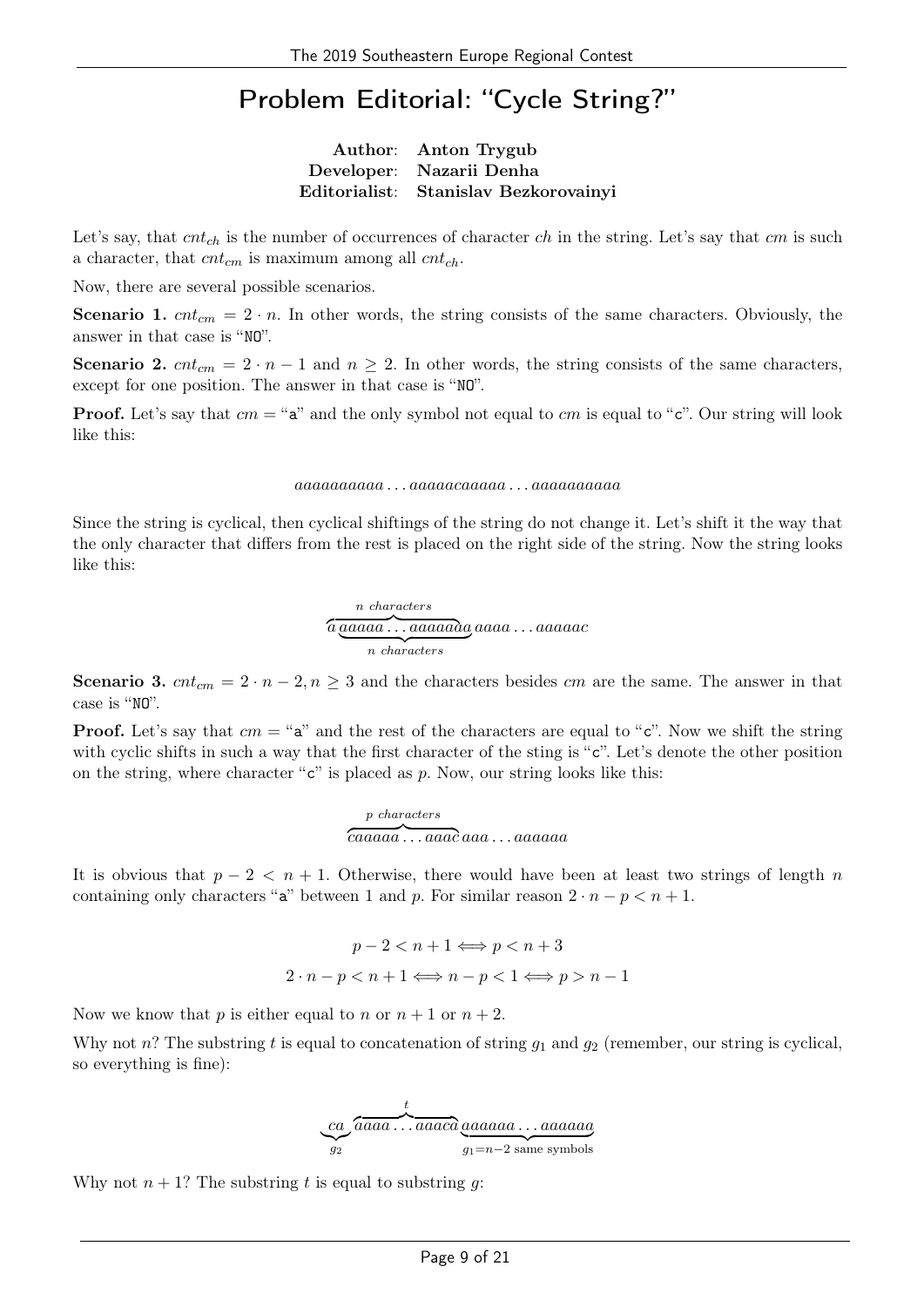t  $\overline{c}$ aaaa $\overline{a} \ldots$ aa $\overline{a}$   $\overline{c}$ aaaa $\overline{a} \ldots$ aa $\overline{a}$ g

Why not  $n+2$ ? We can make  $n+1$  cyclic shifts to left and after that we'll get the same situation as when  $p = n$ .

So there is no valid way to place  $p$ , so the answer is "NO".

Scenario 4.  $cnt_{cm} = 2 \cdot n - 2, n \geq 3$  and the characters besides cm are distinct. In this case the answer is "YES".

**Proof** + the way to build such string. Let's say that  $cm = "a"$  and the other two characters are equal to "c" and "d". We can build the answer this way:

> n symbols  $\overbrace{caaa \dots aaa} \overline{daaa \dots aaa}$ n symbols

It is obvious that every substring will contain either "c" or "d" but not both of them. Since there is only one character "c", any two different substrings that contain "c" will have it on different positions and thus will be distinct. The same goes for any two substrings that contain "d".

Scenario 5.  $cnt_{cm} \leq n$ . In this case the answer is "YES".

**Proof**  $+$  the way to build such string. We can simply sort the string.

Let's suppose that it does not work and there are two identical substrings  $s_i$  and  $s_j$  of length n that start on positions i and j respectively, where  $i < j$ . Let's denote the first character of  $s_j$  as c. Let's say that at the beginning of the string  $s_j$  there are  $p \leq n$  characters c. Since  $s_i = s_j$  same should go for  $s_i$ . If character at position  $j + p - 1$  is equal to c too, then, since the string is sorted, there are at least  $j + p - i > p$ characters c at the beginning of the string  $s_i$ . We face contradiction and thus, the statement is false, i.e. there are indeed no same substrings that start on different positions.

Scenario 6.  $n < ent_{cm} \leq 2 \cdot n - 3$ . In this case the answer is "YES".

**Proof** + the way to build such string. Let's say that  $cm = "a"$  and the rest of the symbols are "b", "c", "d", ..., "z". We can put an arbitrary symbol besides cm on the first position, then n symbols cm (let's call it  $block_1$ ), then all the remaining symbols besides cm in any order (let's call it  $block_2$ ), then  $cnt_{cm} - n$  symbols  $cm$  (let's call it  $block_3$ ):

 ${b} \overline{a}$ aaaaaaaaa $\overline{a}$   $\overline{a}$   $\overline{c}$   $\overline{b}$   $\overline{c}$   $\overline{b}$   $\overline{c}$   $\overline{c}$   $\overline{c}$   $\overline{c}$   $\overline{c}$   $\overline{c}$   $\overline{c}$   $\overline{a}$ aaa $\overline{a}$ aa $\overline{a}$ aa $\overline{a}$ aa $\overline{a}$ aa $\overline{a}$ a $\overline{a}$ a $\overline{a}$ aa $\overline{$  $block_1 - n$  symbols  $cm$  $block_2$  — the rest of the symbols  $block_3 = cnt_{cm} - n$  symbols cm

We should notice, that since  $cnt_{cm} \leq 2 \cdot n - 3 \iff cnt_{cm} - n \leq n - 3$ . And thus length of block<sub>3</sub> is smaller than  $n-2$ .

Why all of the substrings of length  $n$  will be unique?

- Substring that starts on position 1 is the only substring that starts from a symbol that is not equal to cm and is followed by  $n-1$  characters cm.
- Substring that starts on position 2 is the only substring that consists only of characters  $cm$ .
- Substring that starts on position 3 is the only substring that has  $n-1$  symbols cm at the beginning and one symbol that is not equal to cm in the end.
- Substrings that start on positions from 4 to  $n + 1$  are the only substrings that start from cm and they have a substring of length  $\geq 2$  that consists of characters that are not equal to cm. They will differ among themselves because they all have different number of  $cm$ -s at their beginning.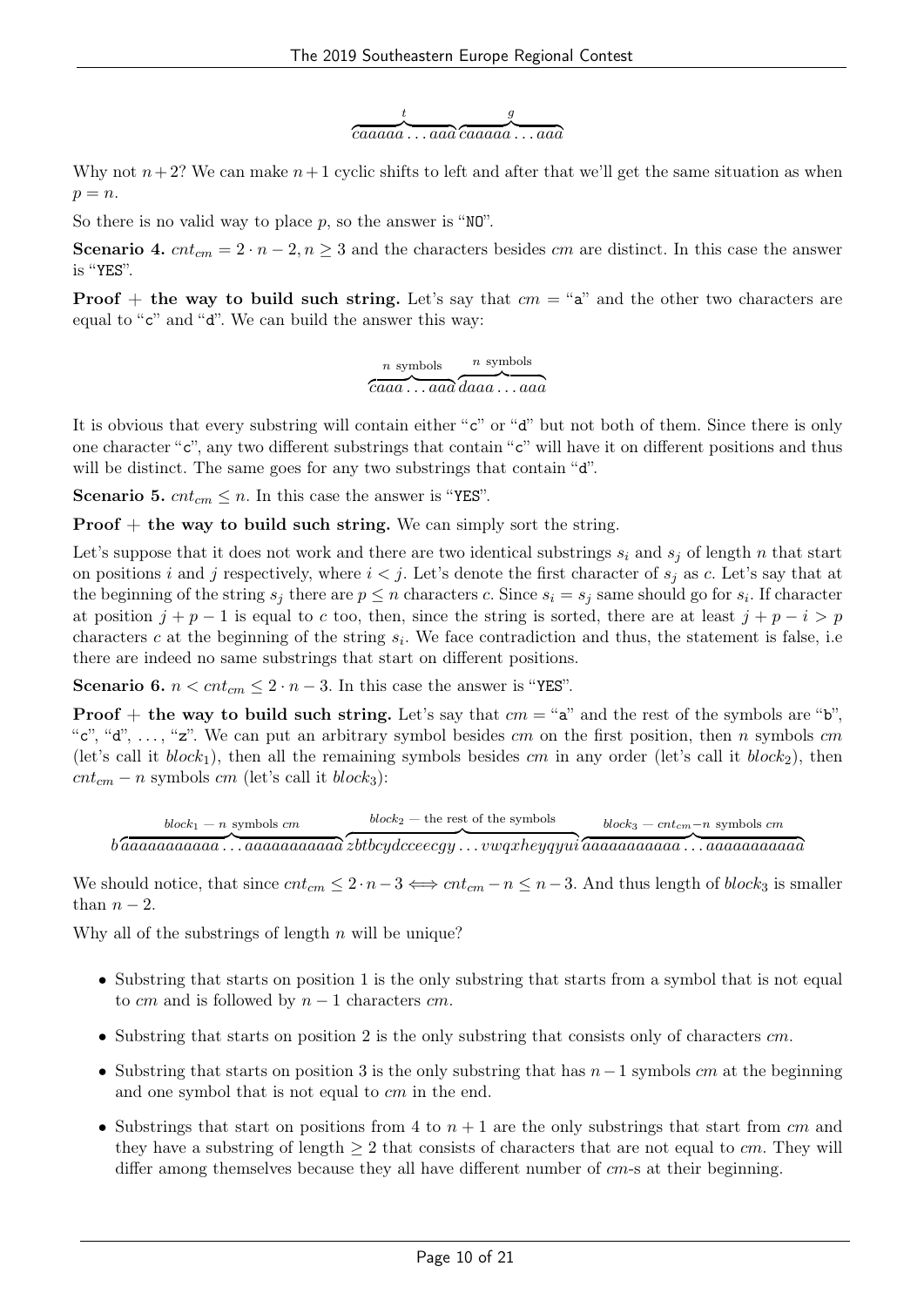- Substrings that start on positions in  $block_2$  are the only substrings that start from symbol that is not equal to cm and have  $\leq n-2$  characters cm in them. They will differ among themselves because lengths of their prefixes that do not contain symbol cm are distinct.
- Substrings that start from positions in  $block_3$  are the only substrings that start with symbol cm and have a symbol surrounded by cm-s that is not equal to cm (I'm talking about the first character of the string). They will differ among themselves by positions of the character that is not equal to cm.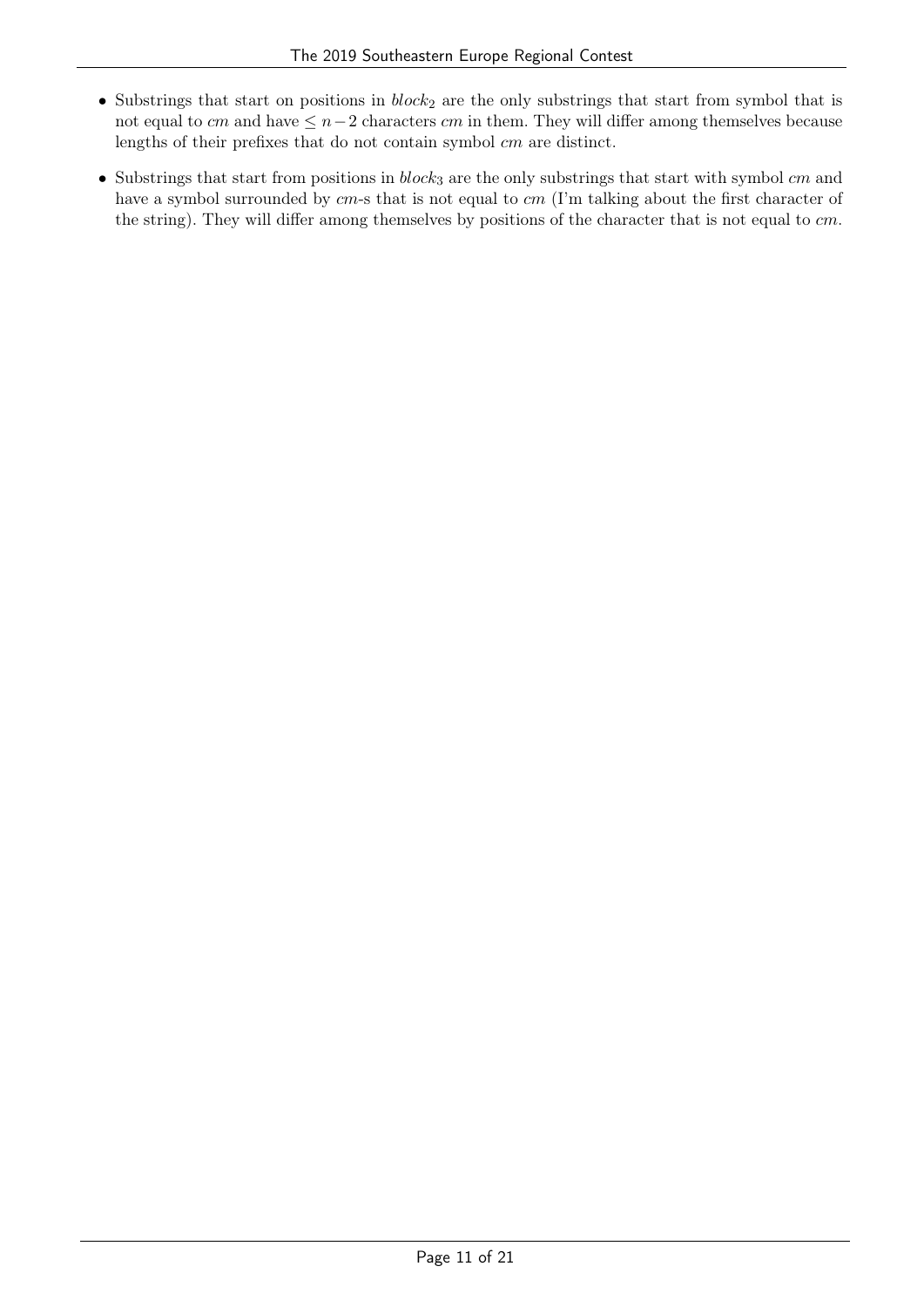### Problem Editorial: "Life Transfer"

Author: Eugenie Daniel Posdărascu Developer: Radu Visan Editorialist: Adrian Budău

The easy approach to this problem is to fix the number of motorcycles to rent. The number of cars needed will be uniquely determined by this.

Now let's say we want C cars and M motorcycles. We need the oldest C people to drive the cars, and the next oldest M people to drive the motorcycles. For both of these groups we can divide the people into 4 categories:

- $\bullet$  People that have at least  $d$  years more than the minimum age required to drive the vehicle. From these people, we can afford to take d years from each of them to give to someone else.
- People that have the minimum age required to drive the vehicle, but they are less than d years older than the minimum age required. From these people we can take years equal to their age out of which we subtract  $l_c$  or  $l_m$  respectively. This can be rewritten as the sum of their ages -  $l_c$  or  $l_m$ multiplied by their number.
- People that do not have the minimum age required to drive the vehicle, but need less than or equal to d years to reach it. This is symmetrical to the case above: they need years equal to  $l_p$  or  $l_m$  out of which we subtract the sum of their ages.
- People that are more than d years younger than the minimum required age to drive their vehicle. In this case, it means C and M can not represent the number of cars and motorcycles.

We can also divide the rest of the people in two categories:

- People with age at least  $d+1$  out of which we can take d years to give to someone else (treated as the first category for cars/motorcycles)
- People with age less than or equal to  $d$ , out of which we can take years equal to their age minus 1 (treated as the second category for cars/motorcycles).

It can be seen that if we order all people by age all these categories of people become intervals which we can precompute for the whole array and then restrict depending on  $C$  and  $M$ . And the number of years we can take / we need to give become partial sums on this ordered array of years.

Total complexity:  $\mathcal{O}(n \log n)$  time and  $\mathcal{O}(n)$  space.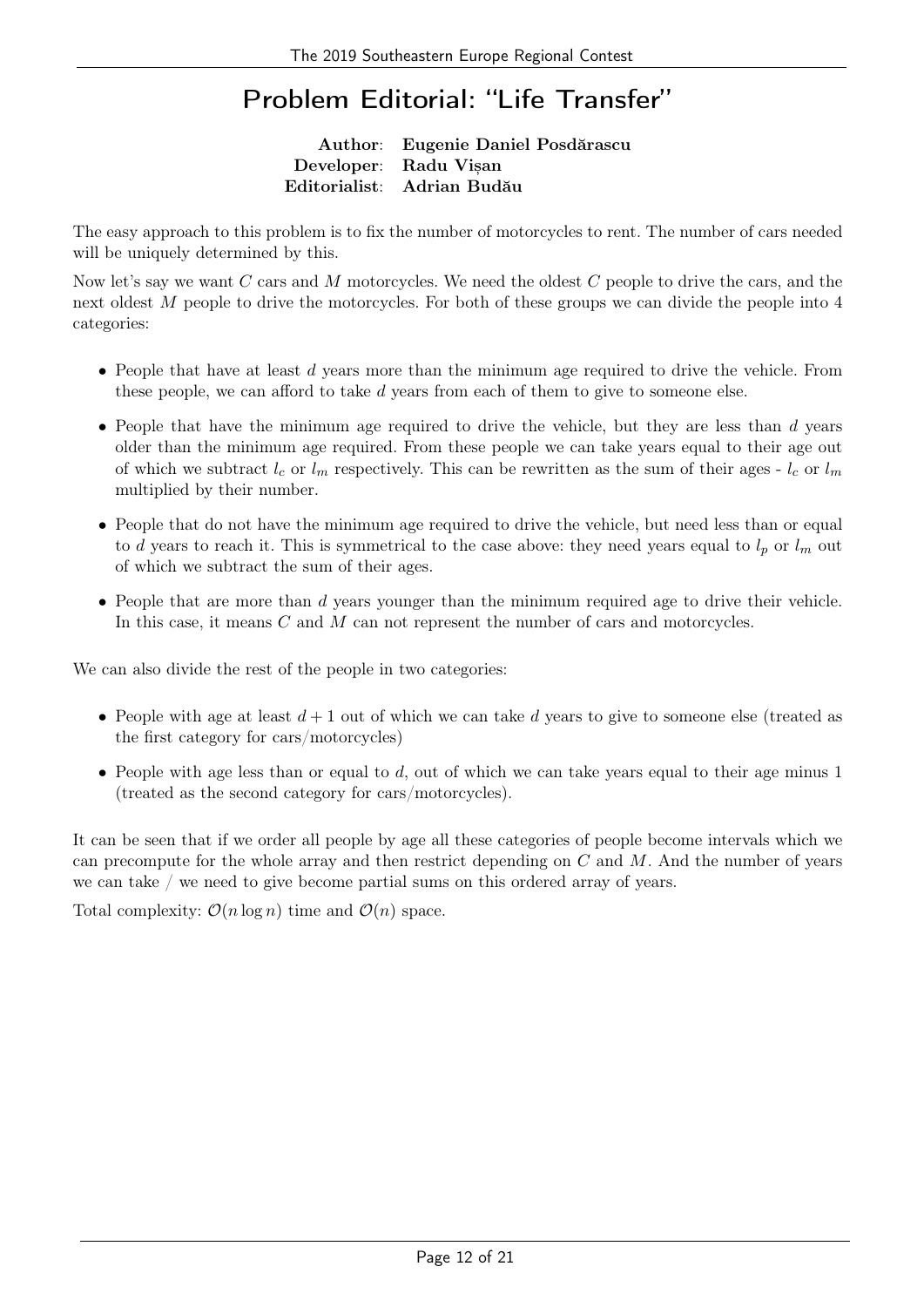#### Problem Editorial: "Game on a Tree"

Author: Anton Trygub Developer: Maksym Zub Editorialist: Stanislav Bezkorovainyi

It is easy to notice that if a vertex  $u$  is an ancestor of vertex  $v$ , then vertex  $v$  is a descendant of vertex  $u$ . And thus if we can move the chip from u to vertex v, then we can also move the chip from vertex v to vertex u.

Now let's build a new undirected graph  $G$ , that consists of n vertices. In graph  $G$  two vertices  $v$  and  $u$ are connected with an edge if and only if  $v$  is an ancestor of  $u$  or  $u$  is an ancestor  $v$  in the original tree.

Obviously, playing the game on the tree is equivalent to playing the game on this graph, just with a small change. In the tree we could move the chip from vertex u to vertex v if and only if u was either ancestor of v or descendant of v. In graph G we can move the chip from vertex u to vertex v iff u and v are connected with an edge.

Now let's find a maximum matching of the graph. More information about matchings of graphs and their properties can be read on page http://bit.ly/seerc-2019-matching. But I'll provide a few definitions here:

A matching in a graph is a set of edges without common vertices.

A maximum matching is a matching that contains the largest possible number of edges.

A perfect matching is a matching which matches all vertices of the graph.

**Claim.** If a maximum matching of graph  $G$  is a perfect matching, then the second player wins. Otherwise, the first one wins.

#### Proof.

• At first, let's proof that if the matching is perfect, then the second player wins. Let's suppose that set of edges  $E$  is a perfect matching of graph  $G$ . As we all know, every edge in an undirected graph can be defined by a pair a numbers — pair of vertices that the edge connects. So, actually, by building a perfect matching we divide *n* vertices into  $\frac{n}{2}$  pairs of vertices  $(v_1, u_1), (v_2, u_2), \ldots, (v_{\frac{n}{2}}, u_{\frac{n}{2}})$ , such that every vertex from graph G belongs to exactly one pair.

Let's see how Bob has to play in order to win this game. Let's say that on the first turn Alice chooses to put the chip on vertex a. Since the matching is perfect, vertex a belongs to some pair. Let it be  $(a, b)$ . Then Bob chooses to move the chip to vertex b. So now, all the vertices from the pair are used, so the players won't be able to the chip on neither vertex a nor on vertex b. Now Alice has to put the chip in a vertex that belongs to another pair. And so on.

In general, if on turn k Alice decides to put the chip on vertex  $a_k$ , Bob finds the pair  $(a_k, b_k)$  to which  $a_k$  belongs and moves the chip to vertex  $b_k$ . Since we know that wherever Alice decides to put the chip Bob will still have the next vertex to go, it is obvious that Alice will loose, and thus Bob will win.

• Now let's proof that if the maximum matching is not perfect, then Alice can always win.

Let  $E$  be a maximum matching of graph  $G$ .  $E$  is a set of edges and thus, it can be also represented as a set of pairs of vertices  $(v_1, u_1), (v_2, u_2), \ldots, (v_m, u_m)$ , where m is the size of E. Since E is not a perfect matching there is at least one vertex t that does not belong to any of the pairs.

At the first turn, Alice should choose any vertex that does not belong to any of the pairs. At the second turn, Bob will either have no vertices to go (and thus lose the game) or the only vertex he can go will belong to one of the pairs in matching  $E$ . Now the game is just the same as in the previous case, but now Bob is the first one to put the chip on a vertex that belongs to one of the pairs of the matching and because of that Bob will definitely lose.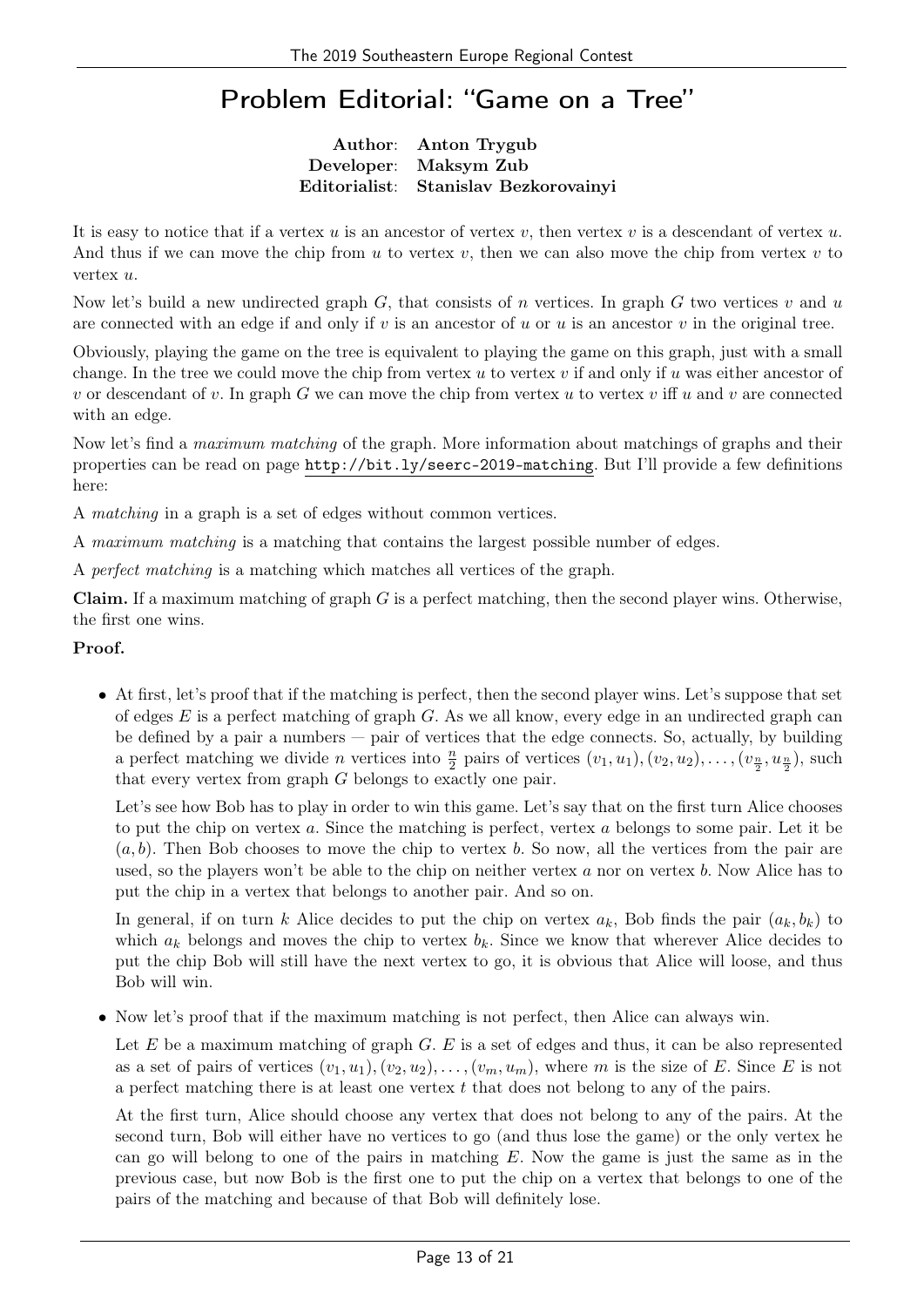But wait a second... In the previous case every vertex belonged to exactly one pair. Since  $E$  in this case is not perfect, there can be lots of vertices that do not belong to any of the pairs. Why can't Bob move to a vertex that does not belong to any of the pairs, just like Alice did in the first turn?

Let's suppose that Bob can do so. There are two possible cases:

- Bob decides to move the chip on a vertex that does not belong to any of the pairs on the second turn. If he can do so, the previous vertex and the new one can be matched, and thus  $E$  is not a maximum matching. Contradiction.
- $-$  Bob decides to move the chip on a vertex that does not belong to any of the pair on the  $k$ -th turn. Let vertices  $v_1, v_2, v_3, \ldots, v_{k-1}, v_k$  be vertices on which the chip was placed on turns 1, 2,  $3, \ldots, k-1$  and k respectively. Since Alice plays the game just like Bob in the case when E was perfect,  $k-1$  unordered pairs  $(v_2, v_3), (v_4, v_5), \ldots, (v_{k-2}, v_{k-1})$  belong to E. Whats more, there are edges between k pairs of vertices  $(v_1, v_2), (v_3, v_4), \ldots, (v_{k-1}, v_k)$ . We can delete the  $k-1$ pairs from E mentioned earlier and insert k pairs  $(v_1, v_2), (v_3, v_4), \ldots, (v_{k-1}, v_k)$ . By doing that we create a new matching  $E_2$  that has size greater than that of matching E. That means that E is not a maximum matching. Contradiction.

So now we know how to solve the problem if know the size of maximum matching of the tree. But how to find it? You may try to use standard approaches for finding maximum matching, but these are very likely to get "Time limit exceeded" verdict. Here is author's approach that works in  $O(n)$  that capitalizes on the way how graph G was built.

We will use recursion + dynamic programming on the initial tree. Let's define  $dp_v$  as the minimal number of vertices that are left unmatched if we try to match all the vertices in the subtree of vertex  $v$ .

Let's say that we want to calculate  $dp_v$  for some vertex v. Now there are two possible senarios:

- Vertex v is a leaf. Obviously,  $dp_v = 1$ .
- Vertex  $v$  is not a leaf, so it has one or more direct descendants. Let's denote the direct descendants of vertex v as  $d_1, d_2, \ldots, d_k$ . At first, let's calculate values of  $dp_{d_1}, dp_{d_2}, \ldots, dp_{d_k}$ . Let's define  $D = \sum_{i=1}^{k} dp_{d_i}$ . If D is greater than 0, then we can match vertex v with one of it's unmatched descendants and get  $dp_v = D - 1$ . Otherwise, all of the descendants of vertex v were matched, so obviously vertex v has no vertex to match with, so  $dp_v = 1$ . We get the formula:

$$
dp_v = \begin{cases} D-1, & \text{if } D > 0 \\ 1, & \text{if } D = 0 \end{cases}
$$
, where 
$$
D = \sum_{i=1}^{k} dp_{d_i}
$$

If  $dp_1 = 0$ , then we can match all of the vertices and thus the maximum matching is perfect, which means Bob will win. Otherwise, Alice will win.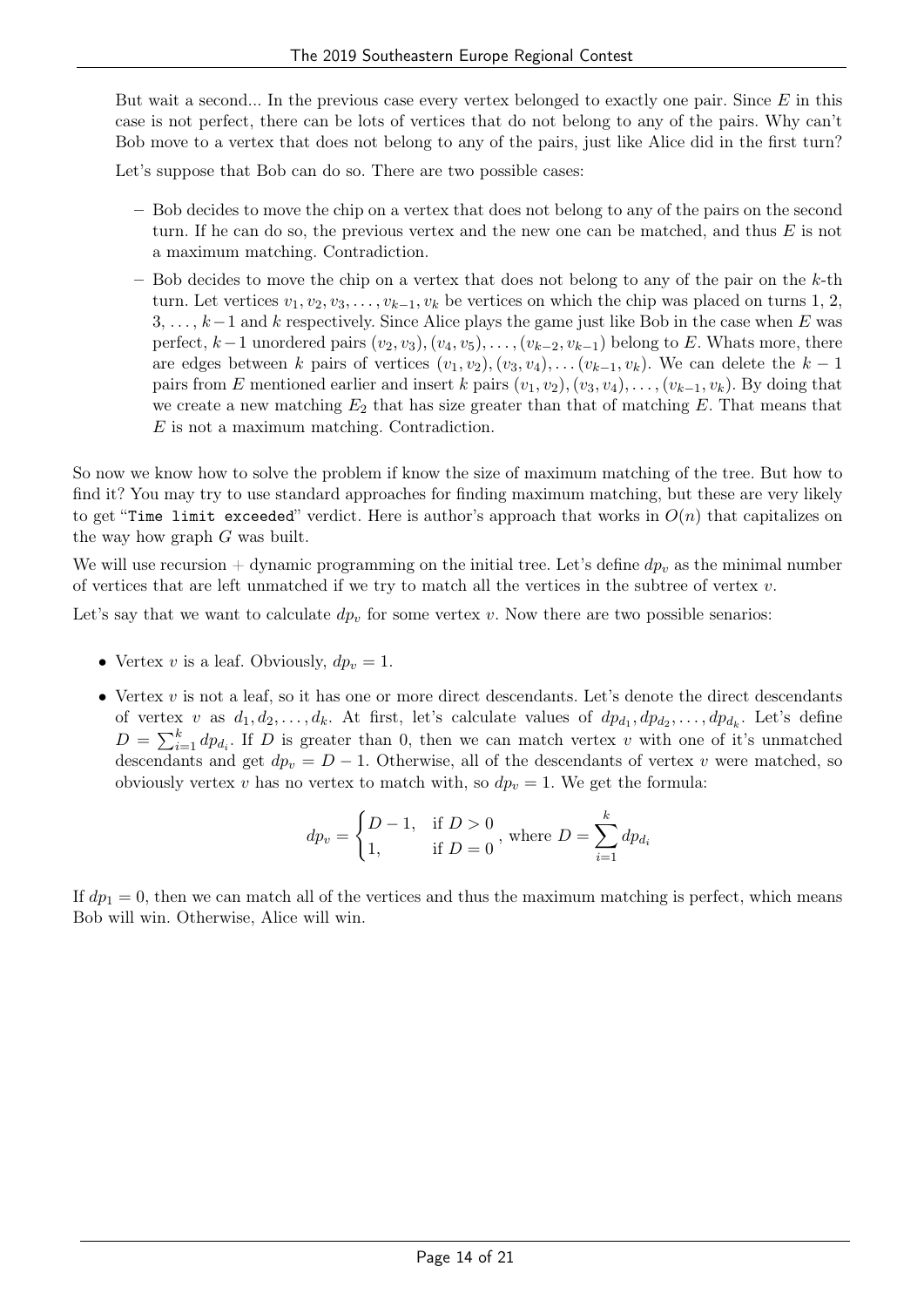## Problem Editorial: "Projection"

Author: Virgil Palanciuc Developer: Adrian Budău Editorialist: Adrian Budău

Let's call the 2 projections the NM and NH projections.

First of all, we can notice that a shadow on row X in one of the projections can only be generated from a cube that is at coordinates  $(X, someY, someZ)$ . This means that the problem can be solved independently for each  $X$  from 1 to  $N$ .

First let's discuss the case of no solution: If at some row X one of the projections has at least one shadow (implying there is a cube at this row), but the other one doesn't (implying that there isn't any cube at this row) then obviously we can not construct a solution. If this doesn't happen there is always a solution and it will be obvious from the construction.

For the maximum number of cubes, the solution is unique. If the  $NM$  projection has a shadow  $(X, Y)$ and the NH solution has a shadow at  $(X, Z)$  then we can put a cube at  $(X, Y, Z)$ . There is no other spot we can place a cube, thus the solution is unique. Since it's unique we just have to print these cubes ordered by  $X$ , then by  $Y$ , then by  $Z$  to get the minimal lexicographically solution.

For the minimum number of cubes let's look at some row  $X$ . If the  $NM$  projection has P shadows it means there are at least P cubes at this row. Similarly, if the NH projection has Q shadows there are at least Q cubes at this row.

If P = Q and we have shadows in NM at  $(x, y_1), (x, y_2), \ldots, (x, y_p)$  and shadows in NH at  $(x, z_1), (x, z_2), \ldots, (x, z_Q)$  with  $y_1 \lt y_2 \lt \cdots \lt y_P$  and  $z_1 \lt z_2 \lt \cdots \lt z_Q$  then we can place the P cubes at  $(x, y_1, z_1), (x, y_2, z_2), \ldots, (x, y_P, z_P)$  and there is no solution using less cubes at this row (since we need at least  $P = Q$ ) and no smaller lexicographically one using only P cubes.

If  $P < Q$  we obviously need to use the same y multiple times (since we need at least  $Q$  cubes at this row). Because we require the minimum lexicographically solution we should use the smallest  $y$  multiple times. We can duplicate it until we have as many y as z and then apply the same idea as in the  $P = Q$  case.

If  $P > Q$  we do as in  $P < Q$  except we duplicate the smallest z and then apply the same idea as in the  $P = Q$  case.

Total complexity:  $(N \cdot M \cdot H)$  time and space.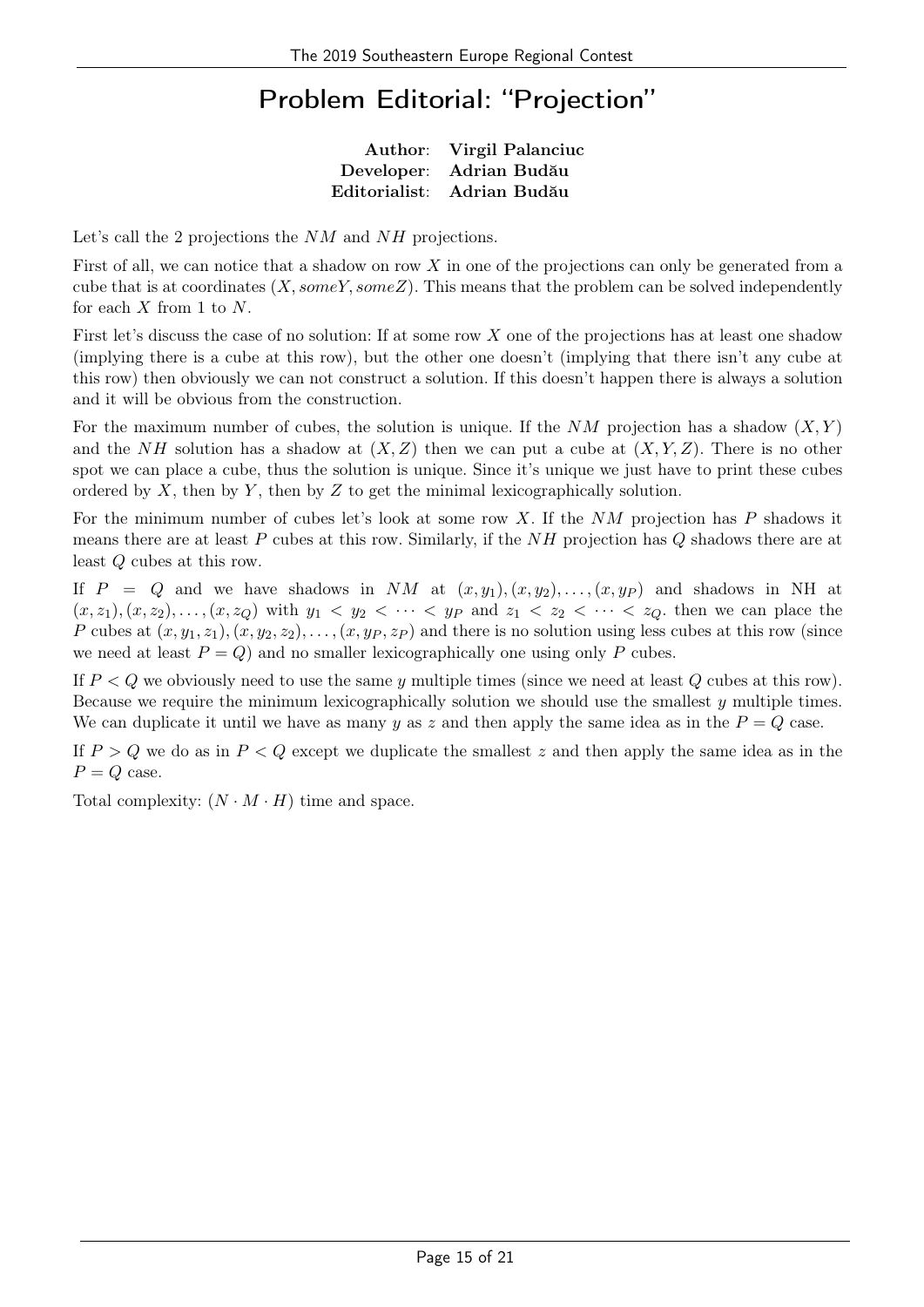#### Problem Editorial: "Tree Permutations"

Author: Anton Trygub Developer: Stanislav Bezkorovainyi Editorialists: Anton Trygub and Stanislav Bezkorovainyi

Sort the array first. Say that  $a_1 \le a_2 \le \cdots \le a_{2n-2}$ .

• Claim 1: If  $a_i > i$  for some *i*, there is no valid tree at all.

**Proof:** Suppose that  $a_i > i$ . Obviously, this means that at most  $i - 1$  numbers don't exceed i, but, from the other side, parents of nodes  $2, 3, 4, 5, \ldots, i+1$  all have to be at most i. Contradiction.

• Claim 2: If  $a_i = i$  for some i, the path from n to 1 has to include i.

**Proof:** Suppose that  $a_i = i$ . Obviously, this means that at most  $i - 1$  numbers don't exceed  $i - 1$ . From the other side, parents of nodes  $2, 3, 4, 5, \ldots, i$  all have to be at most  $i-1$ . Therefore, all these  $i-1$  numbers will be used as parents for 2, 3, 4, 5, ..., i, and therefore parents of all numbers from  $i+1$  to n will be at least i. This means, that we can't get from n to 1 without coming through i (suppose that j is the last vertex on the path from  $n$  to 1 which is larger than i, then it's parent has to be  $i$ ).

- Let  $t_1, t_2, \ldots, t_m$  be the set of indexes for which  $a_x = x$ , with  $t_1 = 1$ . Let S be the set of all numbers which appear among  $a_i$ , excluding  $t_j$  for  $1 \leq j \leq m$  – those are potential other vertices on the path. Obviously, there is no k-path for  $k < m$  (as every path from n to 1 has to include at least  $m+1$  nodes  $t_1, \ldots, t_m, n$ ). Also, there is no k-path for  $k > m + |S|$ , as the total possible number of different vertices in the path doesn't exceed  $m + |S| + 1$  (corresponding to n).
- Claim 3: For  $m \leq k \leq m + |S|$ , the k-long trees exist. Sum of weights for k-perfect tree can then be computed as following: mark  $t_1, t_2, \ldots, t_m$  as used, and  $k - m$  smallest elements from S as used. Answer is the sum of k largest of  $2n - 2 - k$  not marked numbers.

Proof: Obviously, this is the upper bound, it's left to prove that it's achievable. Denote k − m smallest elements of S as  $s_1 < s_2 < \cdots < s_{k-m}$ . So our path will contain vertices  $path_1 < path_2 < \cdots < path_k < path_{k+1}$ , where  $path_1 = 1$ ,  $path_{k+1} = n$ , and  $path_1, path_2, \ldots, path_k$ is a sorted union of  $t_1, t_2, \ldots, t_m, s_1, \ldots, s_{k-m}$ . We now set parent of  $path_{i+1}$  to be path<sub>i</sub> for each i.

Mark first occurrences of  $t_1, t_2, \ldots, t_m, s_1, \ldots, s_{k-m}$  in a as used. Also mark all the vertices that we've given a parent this way. There are  $2n - 2 - k$  indexes which are yet not used, let them be  $x_1 \leq x_2 \leq \cdots \leq x_{2n-2-k}$ . Now look at all the  $n-k-1$  vertices (except for 1) which aren't assigned a parent yet, assign  $a_{x_i}$  to the *i*-th of them (in increasing order). After that, distribute all  $n-1$  numbers which are left can be used as weights, use k largest of them on the path, and others arbitrarily. This gives the answer from the claim, we just have to prove that we have actually produced a tree.

Let  $v_1, v_2, \ldots, v_{n-k-1}$  be a sorted array of vertices which were not assigned a parent yet. Note, that vertex 1 can not have a parent, so  $v_1 \neq 1$ . Let's iterate over array v. Let's say that we want to assign a parent for vertex  $v_i$ . As said before, we want to assign parent of vertex  $v_i$  as  $a_{x_i}$ . This is valid if and only if  $a_{x_i} < v_i$ . Now we have to prove that  $a_{x_i} < v_i$  for any i from 1 to  $n - k - 1$ .

Let's suppose that it is not true and for some i,  $a_{x_i} \geq v_i$ . Without loss of generality,  $path_j \le a_{x_i}$   $\lt path_{j+1}$  for some j. It means, that  $a_{x_i}$  is greater than or equal to the numbers of first j vertices of the path (i.e marked vertices) and  $a_{x_i} \geq v_i > v_{i-1} > \ldots > v_1$  (i.e i unmarked vertices). Since  $a_{x_i}$  is greater than or equal to the numbers of the first  $i + j$  vertices it means, that  $a_{x_i} \geq i+j$ .

Now let's look at value  $x_i$ . What does it mean that an element has position  $x_i$  in array a? It means that there are exactly  $x_i - 1$  elements before it in the array.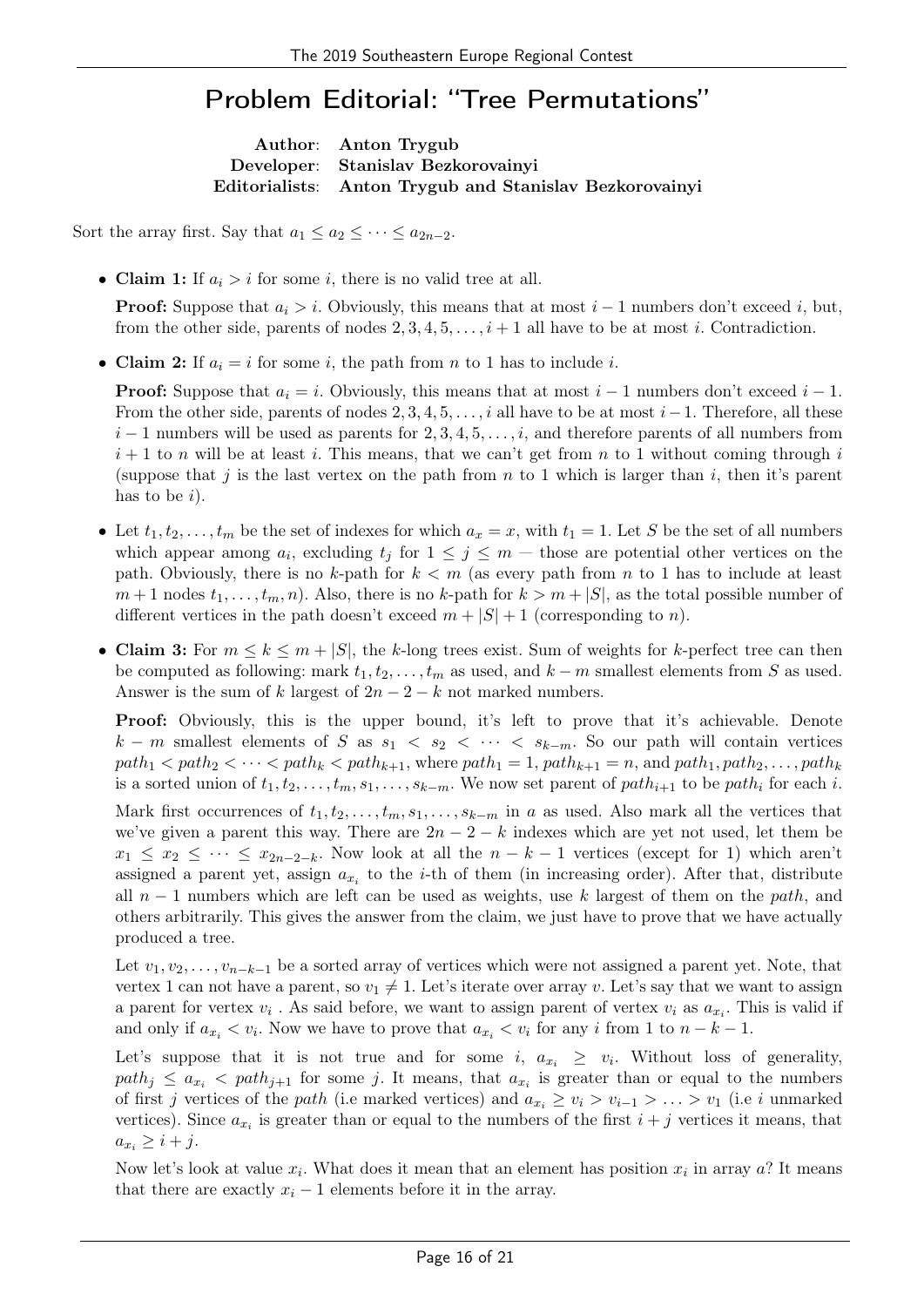How many unmarked positions are there before  $x_i$ ? These are  $x_1, x_2, \ldots, x_{i-1}$ . And thus, there are exactly  $i - 1$  unmarked positions before  $x_i$ .

How many marked positions are there before  $x_i$ ? As we already said,  $path_i \le a_{x_i} < path_{i+1}$ . Since we marked the first occurence of path<sub>j</sub> in the array, so path<sub>j</sub> > path<sub>j</sub>-1 > ... > path<sub>1</sub> these are all before of the position  $x_i$ .  $x_i < path_{j+1} < ... < path_k$  these all, obviously go after position  $x_i$  since array a is sorted. So there are exactly j marked positions before  $x_i$ .

Since every position is either marked or not marked, there are exacly  $i - 1 + j$  positions before  $x_i$ . So,  $x_i = i - 1 + j + 1 = i + j$ .

Quick observation. From first two claims we know that if for some  $i \ a_i > i$ , then there is no answer and if for some  $i \ a_i = i$ , then we have already added i to out path. So, now we know that on every position *i* that has not been marked yet  $a_i < i$ . Thus,  $a_{x_i} < x_i$ . But we have already discovered, that  $a_{x_i} \geq i + j$  and that  $x_i = i + j$ , so we get  $a_{x_i} \geq x_i$ . Contradiction.

• Now let's move to the algorithmic side. We have to be able to calculate the sum of  $k$  largest numbers among  $x_1, x_2, \ldots, x_{2n-k}$  where  $k - m$  smallest elements of S are discarded. It's the easy part: for  $k = m$ , the set of m largest numbers will be just m largest numbers in x. Now, maintain the set of values of S that are prohibited, and we haven't discarded yet. At every step, add next element of S to this set, and the next (in decreasing order)  $x_i$  in the set of the largest numbers. Now, while set of largest numbers contains some c that is in set to be discarded, delete one instance of c from both to be discarded and largest numbers, and add a next number into the largest instead. Sum recalculation is obvious.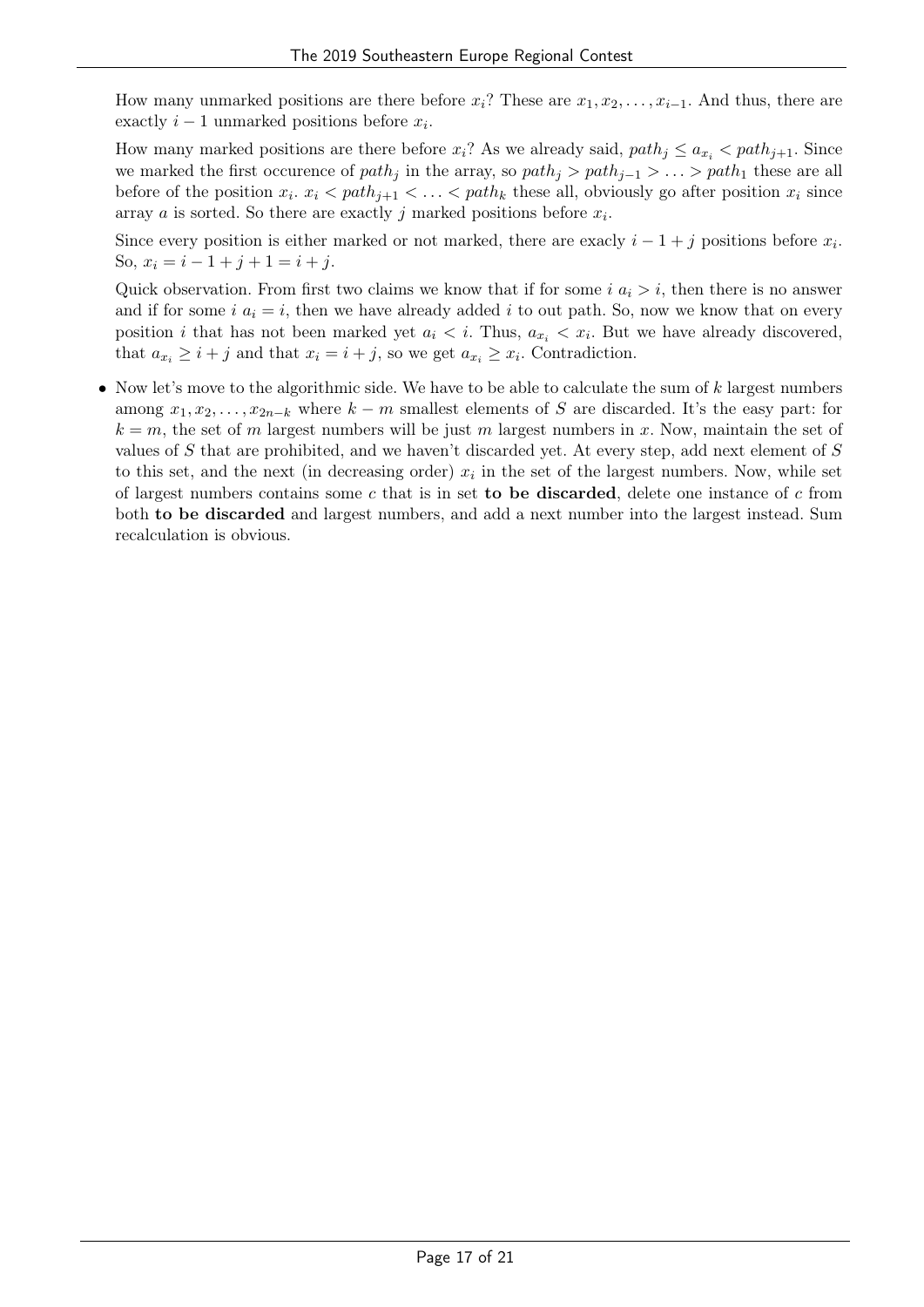#### Problem Editorial: "Absolute Game"

Author: Roman Bilyi Developer: Roman Bilyi Editorialist: Stanislav Bezkorovainyi

**Claim.** This game is equivalent to the game where Alice has to choose  $x$  from her array and then Bob has to choose *y* from his array.

**Proof.** Since Alice can finish the game with whatever x she wants, the result of the game for Bob can't be better than in the game mentioned above. Now let's prove that it is always possible for Bob to achieve this.

At first, let's define an array c of n elements. Each  $c_i$  has such value, that the value of  $|a_i - b_{c_i}|$  is minimal possible. If for some position i there are more than one possible  $c_i$ , then choose the smallest one. In other words, we build an array such that if Alice finishes the game with  $x = a_i$ , then the best outcome for Bob is if  $y = b_{c_i}$ .

Let's say that in the first turn, Alice removes some element  $a_i$ . Then we should also remove the element  $c_i$  from array c. Now, since there are  $n-1$  elements of the array c, there is at least one such position  $1 \leq p \leq n$ , that  $c_i \neq p$  for every i. Bob should remove the element  $b_p$ . It is optimal because whatever x we end up with, he will still be able to choose the best possible  $y$  from the remaining elements of array  $b$ .

In general, if after some turns there are k elements in Alice's array and Bob's array, now it's Alice's turn and if she removes an element  $a_i$  from her array, then Bob should remove an element  $b_p$  on such position p that there are no  $c_i = p$  among all possible i (i.e. among all such i that  $a_i$  have not been removed yet).

If Bob plays the way mentioned above, then after each his turn, for every  $x$  from the remaining array  $a$ , he will be able to choose the best possible  $\gamma$  from the remaining array b.

Ok, I got it. But how to implement it? Implementation of the "light version" of the game is rather straightforward. Let's define an array ans such that  $ans_i$  is the answer if Alice decides to choose x to be equal to  $a_i$ . If x is equal to  $a_i$ , then Bob will obviously choose such y that  $|x - y|$  is minimal possible. Thus, we get the formula:

$$
ans_i = \min_{j=1}^n |a_i - b_j|
$$

Since Alice wants to maximize  $|x - y|$ , the final answer is equal to  $\max_{i=1}^{n} ans_i$ .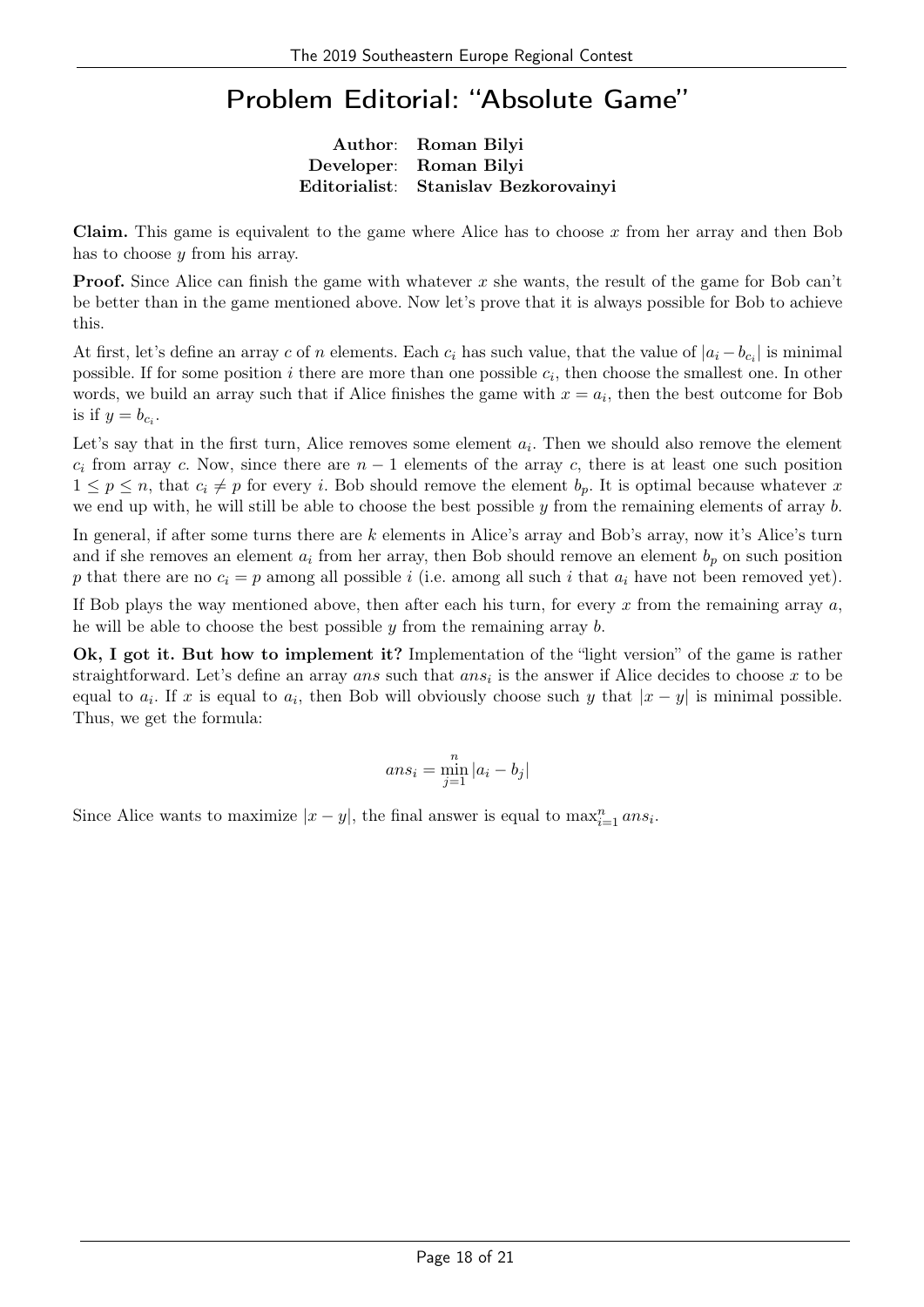#### Problem Editorial: "Graph and Cycles"

| Author: Anton Trygub                  |
|---------------------------------------|
| Developer: Stanislav Bezkorovainyi    |
| Editorialist: Stanislav Bezkorovainyi |

Since  $n$  is always odd, then the degree of each vertex (i.e number of vertices adjacent to it) is always even, so there are even number of edges adjacent to each vertex.

Let's look at an edge e that connects two vertices  $(v_1, v_2)$ . In a cycle-array to which e will belong, this edge will be adjacent (i.e compared when calculating the price of the cycle-array) with exactly one edge, that is connected to  $v_1$  and exactly one edge that is connected to  $v_2$ .

So, if we look at a vertex v, then all the edges that are connected to it can be divided into  $\frac{n-1}{2}$  pairs of edges  $(e_1, e_2)$ , where  $e_1$  and  $e_2$  belong to same cycle-array and  $e_1$  is adjacent with  $e_2$ . So now, we can define the price of a vertex as the sum of maximums of weights in such pairs. In other words, if all the edges that are adjacent to a vertex v are arranged in pairs like that  $(e_1, e_2), (e_3, e_4), \ldots, (e_{n-2}, e_{n-1}),$  then:

Price of 
$$
v = \sum_{i=1}^{\frac{n-1}{2}} \max(\text{weight of } e_{2 \cdot i-1}, \text{weight of } e_{2 \cdot i})
$$

It is easy to see that sum of prices for all of the vertices is equal to price of the cycle-split.

Let's say that edges  $e_1, e_2, \ldots, e_{n-1}$  with weights  $w_1, w_2, \ldots, w_{n-1}$  are connected to v. Let's say, that w<sup>'</sup> is a sorted array  $w$ . It is easy to prove that the smallest possible price of a vertex can be obtained if we split the wieghts into pairs in the following way:  $(w'_1, w'_2), (w'_3, w'_4), \ldots, (w'_{n-2}, w'_{n-1}).$ 

What is left to prove is that it is achievable. Let's say that for each vertex  $v$  we arranged edges adjacent to it into pairs, such that the price of the vertex is smallest possible. Let's denote this arrangement as  $(e'_1,e'_2),(e'_3,e'_4),\ldots,(e'_{n-2},e'_{n-1})$ . Let's call a pair  $(e'_i,e'_{i+1})$  unfulfilled if  $e'_i$  was used and  $e'_{i+1}$  weren't or vice versa.

Now, we can build the necessary cycle-split the following way:

- If all of the edges were used, then stop the algorithm.
- Otherwise, we should start forming a new cycle-array that will be added to the split. Find any vertex  $v$  that has an unused edge adjacent to it. We add this edge to the current cycle-array and mark it as used. Let's say that it is edge that connects vertex  $v$  with vertex  $u$ . Let's set our current vertex as  $u$  and repeat the following algorithm:
	- $-$  Let's suppose that our current vertex is some vertex u. If there are no unfulfilled pairs of it, then the cycle-array has been finally formed, thus we stop the algorithm.
	- Otherwise, there is exactly one unfulfilled pair. Wlog that it is pair  $(e'_i, e'_{i+1})$ .

If  $e'_{i}$  has not been used yet, then add it to our cycle-array and set the current vertex as a vertex that the edge  $e'_i$  connects u with. Now there are no unfulfilled pairs of the vertex u. It can be seen that  $e'_{i+1}$  was added just before we set u as our current vertex. Thus,  $e'_{i}$  and  $e'_{i+1}$  will be compared, when calculating price of the array.

The similar works for the case when  $e'_{i+1}$  has not been fulfilled.

The cycle array that is obtained this way is always valid, because it is an Euler's tour of the edges that belong to it.

So now, we have proven the solution. How to find the answer?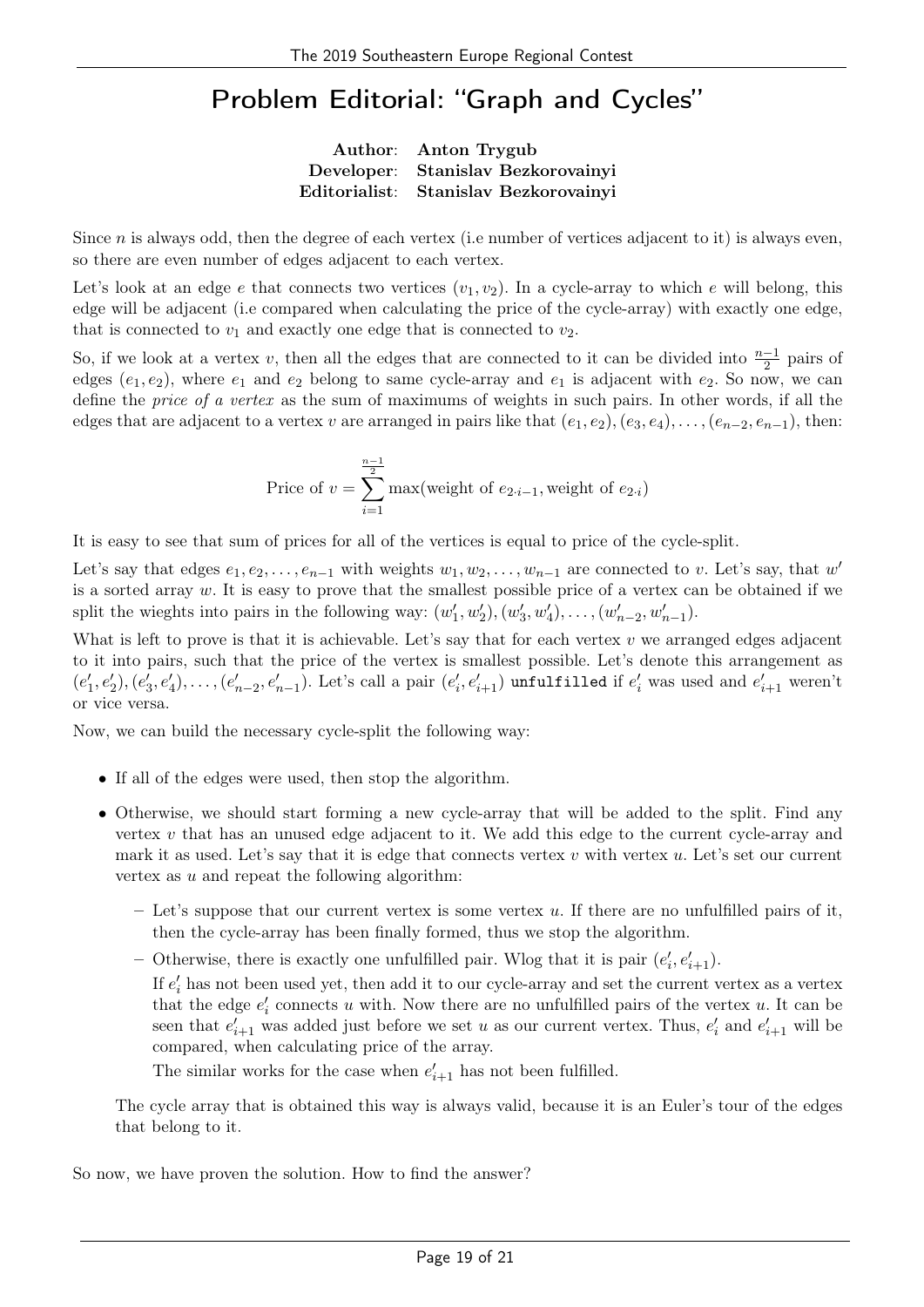For any vertex  $v$  create an array  $w'$  that has all the weights of the edges that are connected to it in an ascending order. The price of this vertex is the sum of the values on even positions in the array  $w'$ . The price of the split is the sum of prices of all the vertices.

Total time complexity  $O(n^2 \log n)$ .